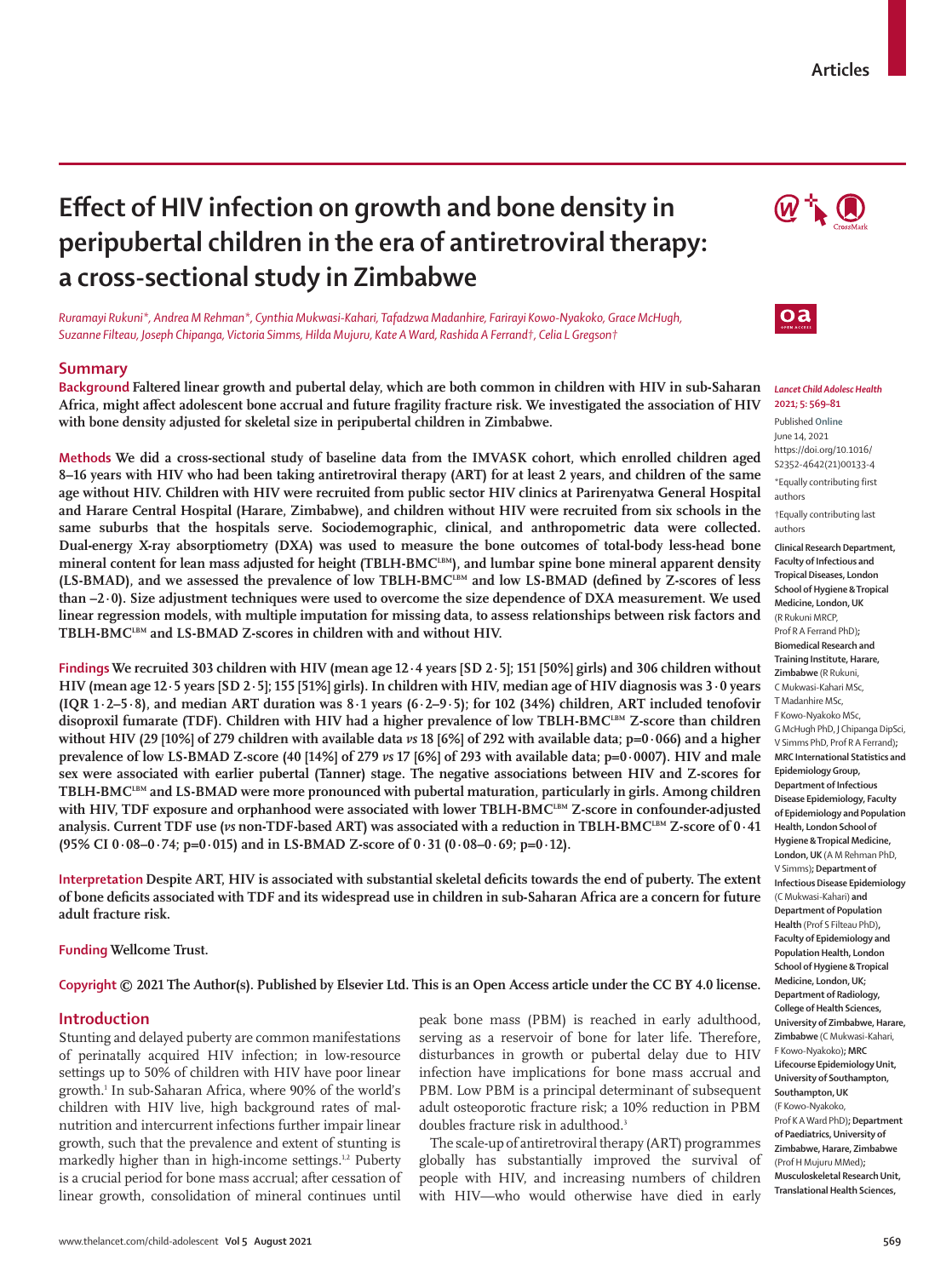**Bristol Medical School, University of Bristol, Bristol, UK** (Prof C L Gregson FRCP)

Correspondence to: Dr Ruramayi Rukuni, Biomedical Research and Training Institute, Harare, Zimbabwe **ruramayi.rukuni@lshtm.ac.uk** 

## **Research in context**

### **Evidence before this study**

We and others have previously shown that faltered linear growth resulting in stunting is common in children with HIV in sub-Saharan Africa. Successful roll-out of antiretroviral therapy (ART) programmes has enabled increased numbers of children to survive adolescence and reach adulthood. Puberty is a crucial period of skeletal development, during which bone mass accrues to achieve, by early adulthood, peak bone mass, which has been shown to be a key determinant of lifetime fracture risk. We searched Embase, Ovid MEDLINE(R) (including Epub Ahead of Print and Daily databases), Cochrane Library, and conference proceedings (through Web of Science) from inception until March 10, 2021, adapting search strategies for each database to include combinations of medical subject headings (MeSH terms) relevant to bone growth, development, HIV, and ART in children, without language restrictions. Few studies had investigated the effect of HIV on adolescent skeletal growth in low-income settings and even fewer had adequately considered the effect of skeletal size on bone density measurement techniques; consideration of skeletal size is crucial as the most commonly used measure, dual energy X-ray absorptiometry (DXA), underestimates bone density when skeletons are small (as is the case with stunting). The International Society for Clinical Densitometry (ISCD) has recommended specific size-adjustment techniques to overcome this problem. These techniques had not been used to understand the effect of HIV on bone mass accrual in populations in sub-Saharan Africa.

## **Added value of this study**

To our knowledge, this study is the largest to investigate the effect of HIV infection on skeletal health in children (aged 8–16 years) in sub-Saharan Africa. Our findings are strengthened by use of the ISCD-recommended

childhood—are surviving to adolescence and adulthood.<sup>4</sup> Catch-up linear growth occurs once ART is initiated, but individuals who start ART in late childhood might not realise their full growth potential or attain population age growth norms.5 In sub-Saharan Africa, children start ART later than in high-income settings, at 7·9 years (IQR  $6.0-9.3$ ) compared with  $0.9$  years (IQR  $0.4-2.6$ ) in North America.<sup>6</sup> Furthermore, the prevalence of stunting is higher in sub-Saharan Africa, meaning HIV might have a more detrimental effect on skeletal growth than in highincome settings.2 Notably, small cross-sectional studies from South Africa have shown reduced bone mass<sup>7</sup> and strength<sup>s</sup> in mostly prepubertal children with HIV.

Most studies investigating the effect of HIV infection on skeletal growth have been done in high-income settings and have not taken into account the effect of poor growth on bone density.9 Dual energy X-ray absorptiometry (DXA) is commonly used to measure bone density; however, when skeletons are small (in the case of HIV, due to stunting), DXA underestimates bone

size-adjustment methods for DXA data, which was particularly important given the observed height differences (levels of stunting) in our study population. We found that marked deficits in bone density were common in children with HIV, who had a substantially higher prevalence of low bone density (a deficit of 2 SDs or more) than their HIV-uninfected peers. The effect of HIV on bone density was most marked in the late stages of puberty, especially in girls. Use of tenofovir disoproxil fumarate (TDF) was strongly associated with bone deficits, particularly affecting the total body (predominantly reflecting cortical bone). TDF exposure for 4 or more years was associated with a 0·52 SD deficit in total body Z-score, which translates clinically to an approximately 50% increase in fracture risk in childhood and, if sustained, adulthood.

#### **Implications of all the available evidence**

This study highlights the importance of addressing the long-term adverse effects of HIV infection on musculoskeletal health in children living in sub-Saharan Africa. If the type of bone deficits we identified persist into adulthood, this African region is at risk of increased fracture incidence, particularly within the current birth cohort. The finding that bone mineral deficits appear greatest at the end of puberty in girls is of concern, as girls are likely to depend on potentially inadequate skeletal calcium reserves to support pregnancy and lactation in adulthood, which might increase their risk of vertebral fracture. TDF is currently one of the recommended component drugs of a first-line ART regimen in children of sufficient age and weight (as well as in adults), and is thus extensively used in sub-Saharan Africa, sometimes even in children who do not quality for its use when other options are not available. The detrimental effects associated with TDF use in this study support re-evaluation of its first-line use during skeletal growth.

density,10 and therefore adjustment for skeletal size is important in paediatric populations. Our aim was to understand the relationship between HIV infection and skeletal health in peripubertal children on ART in Zimbabwe, as a country with a generalised and sustained severe HIV epidemic. Specifically, we sought to identify the prevalence of low bone density adjusted for skeletal size in children with and without HIV, and to investigate risk factors associated with reduced size-adjusted bone density.

## **Methods**

## **Study design and participants**

We did a cross-sectional study using baseline DXA bone measurements from the IMVASK study, which is a prospective cohort study on the impact of vertical HIV infection on child and adolescent skeletal development in Harare, Zimbabwe. The IMVASK protocol has been published elsewhere (ISRCTN registry ISRCTN12266984)<sup>11</sup> and 12-month follow-up has been completed. Children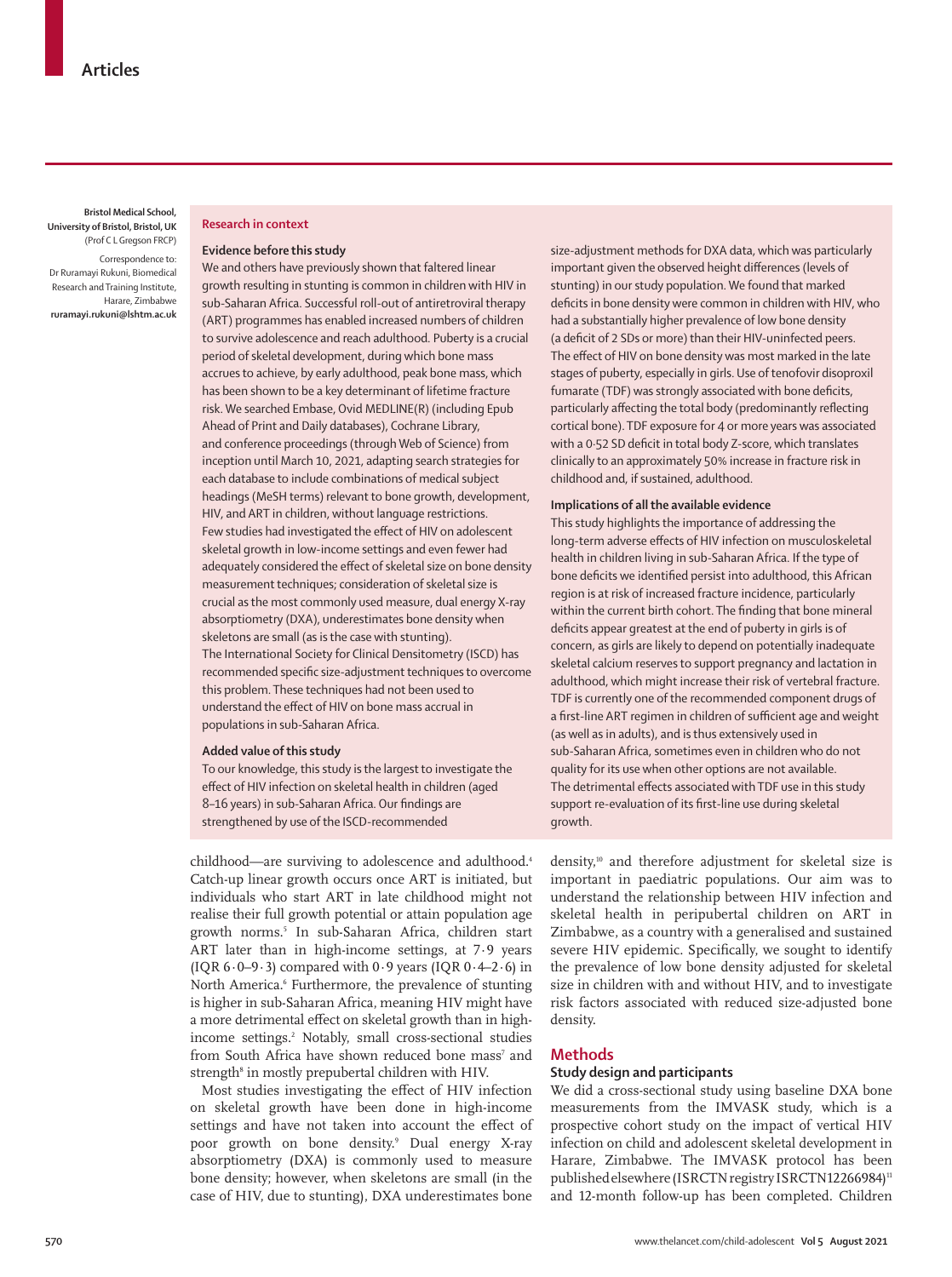aged 8–16 years with HIV were recruited from outpatient HIV clinics at the only two public sector general hospitals in Harare (Parirenyatwa General Hospital and Harare Central Hospital). Studies in children suggest that ART initiation is followed by an initial decrease in bone mass, which stabilises after  $2$  years,<sup>12</sup> and therefore we enrolled children with HIV who had been taking ART for at least 2 years. Systematic quota-based sampling, stratified by age and sex, was used to recruit 50 male children and 50 female children in each of three age groups (8–10 years, 11–13 years, and 14–16 years). Exclusion criteria were being acutely unwell (defined as requiring immediate hospitalisation), not residing in Harare, and being unaware of one's HIV status (to avoid inadvertent disclosure during study participation). A maximum of five children with HIV were recruited each day for logistical reasons.

A comparison group of children without HIV was recruited from six government primary and secondary schools randomly selected from the 109 primary schools and 44 secondary schools within the same suburbs in Harare where the hospitals provide HIV care. A random number sequence was computer-generated and applied to a list provided by the Ministry of Primary and Secondary Education of all schools in the area. Schools were approached in sequence to seek consent. Schools which declined to participate were replaced by schools on a reserve list until the target of six schools was reached. Younger children (8–12 years) were sampled from primary schools and older children (14–16 years) from secondary schools, with children aged 13 years sampled from both schools. The number of children selected from each school was proportional to school size, thereby giving each child equal probability of being sampled. We applied a random number sequence to school registers to select participants using the same quota-based sampling approach of 50 male children and 50 female children in each of the three age strata. Letters were sent to the households of children who had been randomly selected. Children underwent HIV testing after enrolment; those testing positive and not in care were referred to HIV services. Children in schools who tested positive were considered for enrolment in the HIV cohort.

Ethical and governance approvals were granted by the ethics committee of the London School of Hygiene & Tropical Medicine (London, UK; reference 15333), the institutional review board of the Biomedical Research and Training Institute in Harare (reference AP145/2018), the joint research ethics committee for the University of Zimbabwe College of Health Sciences (Harare) and the Parirenyatwa Group of Hospitals (Harare; reference 11/18), the Harare Central Hospital ethics committee (reference 170118/04), the Medical Research Council of Zimbabwe (Harare; reference MRCZ/A/2297), and the Ministry of Primary and Secondary Education of the Government of Zimbabwe (Harare; reference C/426/Harare). Parents or guardians provided written informed consent for study participation and HIV testing, and children provided written assent.

## **Procedures**

All data in this study were collected at recruitment (baseline) in the IMVASK study, from May 4, 2018, to Jan 21, 2020. A questionnaire administered by research staff was used to collect sociodemographic and clinical data, including smoking status and alcohol and steroid use, from children in the company of a parent or guardian (with parents and guardians allowed to answer questions on the child's behalf). The International Physical Activity Questionnaire, validated in multiple countries including South Africa but not Zimbabwe, was used to assess physical activity as multiples of the resting metabolic rate (MET) in MET minutes. Diet and nutrition were assessed with a tool that was based on a validated dietary diversity and food frequency tool from India and Malawi,<sup>13</sup> and adapted to the Zimbabwean context with international guidelines applicable to sub-Saharan Africa.<sup>14</sup> This tool quantified dietary calcium and vitamin D intake plus sunlight exposure; adaptations reflected the Zimbabwean context in which fortification of oils and margarine with vitamin D is mandated and specific vitamin D rich foods, such as Kapenta fish, are commonly eaten.

Anthropometric measurements were done by trained research nurses and research assistants at the study clinics. Standing and sitting height, which was measured to the nearest 0·1 cm (with a Seca 213 stadiometer; Seca, Hamburg, Germany), and weight, which was measured to the nearest 0·1 kg (with Seca 875 weight scales), were recorded by two separate readers. If height measurements differed by more than  $0.5$  cm, or weight measurements by more than 0·5 kg, a third reading was taken by an additional reader, and final height and weight values were taken as means of the two or three measurements. The same staff measured the children with and without HIV. All equipment was calibrated annually. Tanner pubertal staging was done by a nurse and doctor, with an orchidometer used to assess testicular volume in males. Pubertal delay was defined as not having reached Tanner stage 2 in girls aged 13 years or older, and in boys aged 14 years or older.

Details collected for participants with HIV were age at HIV diagnosis, probable mode of transmission, ART regimen and duration, and current CD4 cell count and HIV viral load. CD4 cell count was measured with an Alere PIMA CD4 Analyser (Waltham, MA, USA) and HIV viral load with the GeneXpert HIV-1 Viral Load assay (Cepheid, Sunnyvale, CA, USA), with viral suppression defined as fewer than 1000 HIV RNA copies per ml (as per WHO guidelines).

DXA scans of the lumbar spine and total body were done by one of two trained radiographers according to standard procedures on a Hologic QDR Wi densitometer (Hologic, Bedford, MA, USA) with Apex software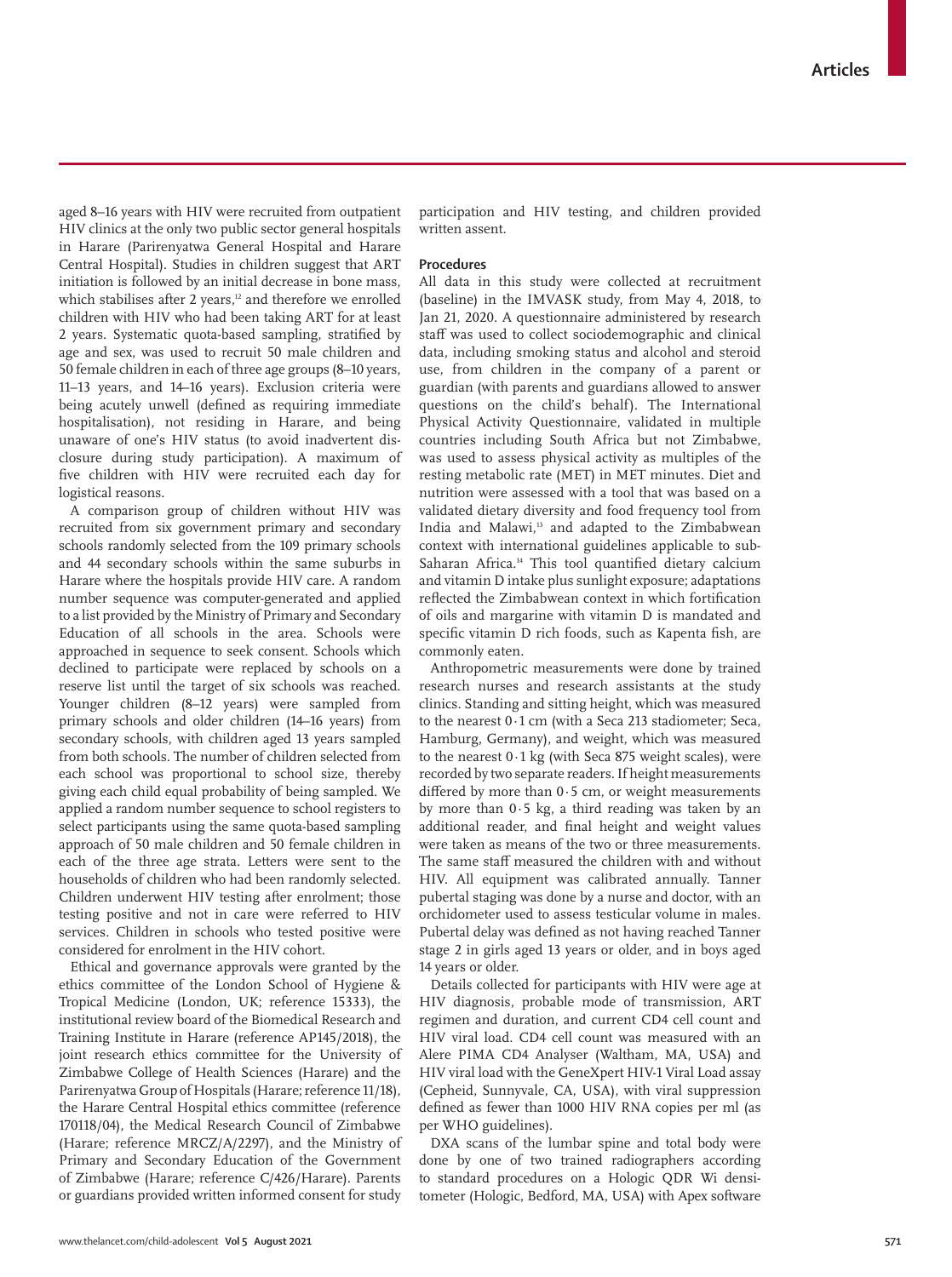

*Figure 1:* **Recruitment of study participants**

ART=antiretroviral therapy. DXA=dual-energy X-ray absorptiometry. \*Handwritten class registers were used to identify children and sometimes listed an incorrect date of birth; therefore some children outside the 8–16 years age range were sent letters. †Children underwent HIV testing after enrolment. ‡All enrolled children were included in the final analyses unless withdrawn from the study; when children had missing data, multiple imputation methods were used.

(version  $4.5$ )<sup>15</sup> for scan analysis. Daily calibration was done with the manufacturer-provided spine phantom. DXA scans were repeated in a subgroup (n=30) selected by convenience sampling to confirm reproducibility. The precision error was a root mean square deviation of  $0.011$  g/cm<sup>2</sup> (lumbar spine) and  $0.010$  g/cm<sup>2</sup> (total body) with a coefficient of variation of 1·35% (lumbar spine) and 1·22% (total body). As mentioned, an important limitation of DXA in paediatric populations with chronic disease is that the two-dimensional (areal) bone density values are highly dependent on bone size; thus DXA underestimates bone density in small children.<sup>10</sup> We therefore used the two main size-adjustment techniques recommended by the International Society for Clinical Densitometry (ISCD) to overcome the size dependence of DXA measurement:<sup>16</sup> we measured total-body less-head bone mineral content for lean mass adjusted for height (TBLH-BMC<sup>LBM</sup>), and lumbar spine bone mineral apparent density (LS-BMAD). LS-BMAD was calculated from DXA-measured lumbar spine data with the Carter method.<sup>17</sup> TBLH-BMC<sup>LBM</sup> was calculated from the whole body scan with published derived equations for Hologic DXA scans, which adjust for log-transformed total body lean mass, total body fat mass, height, and age.18 Sex-matched and age-matched Z-scores were generated with Hologic UK population reference data from 1996–2012 in 4–20-year-olds as recommended by ISCD guidelines, as no local reference data were available.<sup>16</sup> Low TBLH-BMC<sup>LBM</sup> and LS-BMAD were defined by a Z-score of less than –2·0.18

#### **Statistical analysis**

A sample size of 300 in each group was required to permit detection of a difference between children with and without HIV in DXA-measured size-adjusted bone density Z-scores of 0·23, with 80% power and a significance level of  $0.05$  assuming an SD of  $1.3$ .<sup>19</sup> The study had 80% power to detect a 4·8% difference in prevalence of low TBLH-BMCLBM between children with and without HIV, assuming a prevalence in those without HIV of  $1.0\%$ .<sup>20</sup>

Height-for-age and weight-for-age Z-scores were calculated with 1990 UK reference data,<sup>21</sup> with Z-scores of less than –2·0 defining stunting (height-for-age score) and underweight (weight-for-age score). We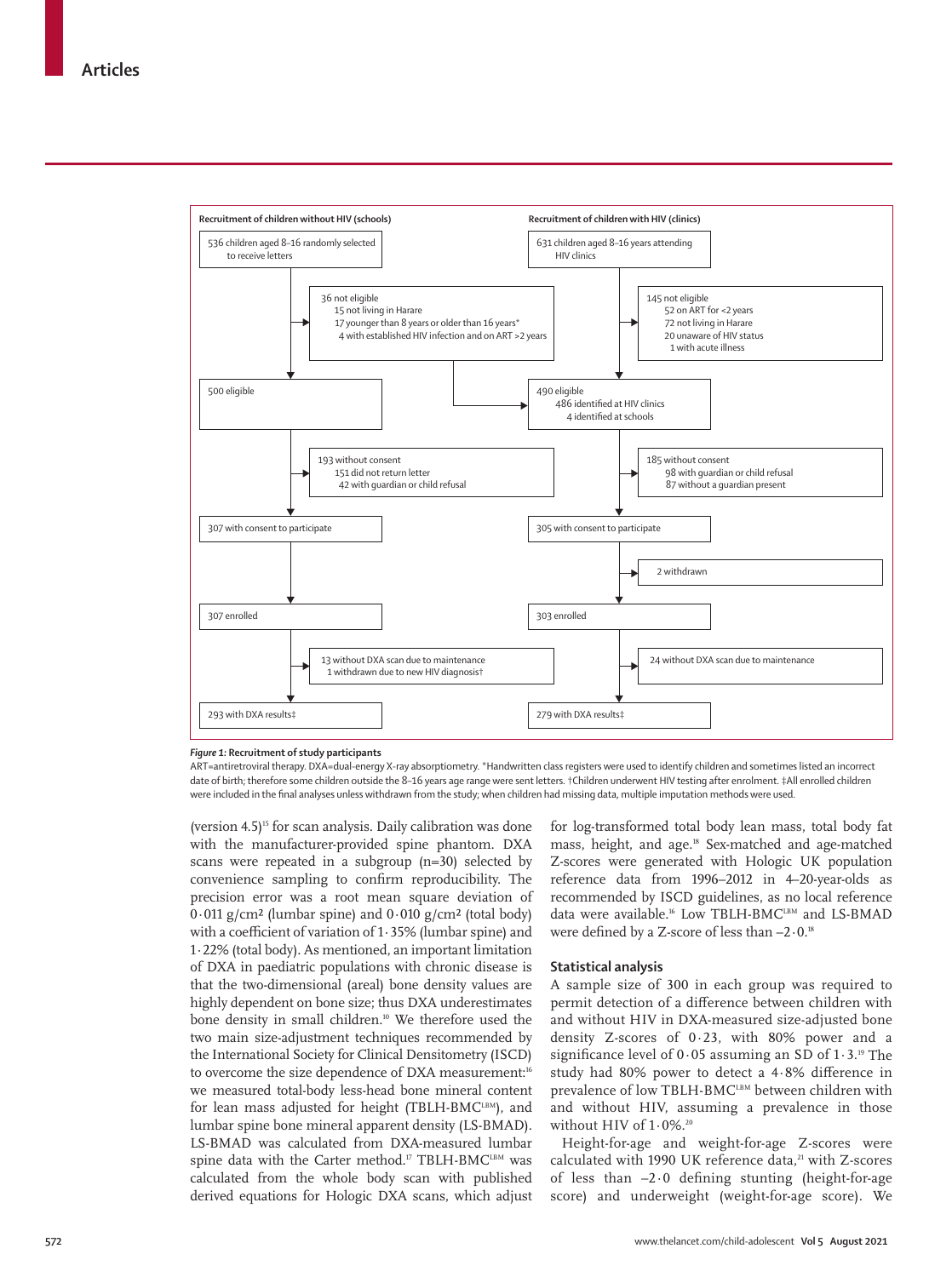derived socioeconomic status using the first component from a principal component analysis combining an asset list (detailing number in the household, head of household age, highest maternal and paternal education levels, household ownership, monthly household income, access to amenities [electricity, water, and a flush toilet or pit latrine], and household item ownership [ fridge, bicycle, car, and television or radio]). Socioeconomic status was split into tertiles (low, middle, and high) for analysis.

Analyses were done with Stata (version 16.1). The primary exposure was HIV, and primary outcomes were TBLH-BMCLBM and LS-BMAD Z-scores. We compared participant characteristics between those with and without HIV using independent sample t-tests for means, Wilcoxon signed-rank tests for non-parametric variables, and  $\chi^2$  or Fisher's exact tests for proportions. The same methods were used to compare children with and without missing data. To first understand the role of sex, puberty, and HIV on bone outcomes, we examined mean difference in TBLH-BMCLBM and LS-BMAD Z-scores between participants with and without HIV using linear regression with robust standard errors, overall and stratified by sex, Tanner stage (stages 1 and 2 *vs* stages 3–5), and age group (8–10 years, 11–13 years, and 14–16 years). Similarly, we examined mean risk difference for low TBLH-BMCLBM and low LS-BMAD Z-scores (less than -2 *vs* –2 or higher) using generalised linear models, with Poisson distributions and log links with robust standard errors. The models were adjusted for age, sex, and pubertal stage. Mean differences were estimated with 95% CIs. Three-way interactions between sex, pubertal stage, and HIV were assessed with Wald tests in linear regression models. In secondary analyses of absolute measures of TBLH-BMC<sup>LBM</sup> and LS-BMAD, generalised linear models with log link and gamma distribution were used, and marginal means and marginal mean differences with 95% CIs estimated.

Associations between potential risk factors and TBLH-BMCLBM and LS-BMAD Z-scores were investigated with linear regression separately for participants with and without HIV. Adjustment was made for a priori confounders (age, sex, and pubertal stage $^{22}$ ), potential risk factors (socioeconomic status,<sup>23</sup> physical activity,<sup>24</sup> calcium and vitamin D intake,<sup>25</sup> and, in those with HIV. CD4 cell count, viral load, tenofovir disoproxil fumarate [TDF] exposure, and age at ART initiation<sup>26</sup>), variables associated in complete case analysis with TBLH-BMCLBM or LS-BMAD Z-score (at p<0·20), and variables associated with missing status.

All enrolled children were included in the analyses. To account for missing data, including DXA-measured outcomes, we used multiple imputation by chained equations with seven imputed datasets, which allowed for imputation of categorical and continuous data jointly. It was assumed that data were missing at random. Our imputation models included all outcomes, auxiliary

variables associated with missingness and with study group (with or without HIV), and variables identified in complete case analysis to be associated with TBLH-BMCLBM or LS-BMAD Z-score  $(p<0.20)$ . In all analyses, the significance level was 0·05**.**

## **Role of the funding source**

The funder of the study had no role in study design, data collection, data analysis, data interpretation, or writing of the report, or in the decision to submit the paper for publication.

|                                            | <b>HIV-positive</b><br>$(n=303)$ | <b>HIV-negative</b><br>$(n=306)$ | p value                          |
|--------------------------------------------|----------------------------------|----------------------------------|----------------------------------|
| Sociodemographic factors                   |                                  |                                  |                                  |
| Age, years                                 | 303; 12.4(2.5)                   | 306; 12.5 (2.5)                  | 0.69                             |
| Female sex                                 | 303; 151 (50%)                   | 306; 155 (51%)                   | 0.84                             |
| Socioeconomic status                       |                                  |                                  |                                  |
| Low: tertile 1                             | 303; 115 (38%)                   | 306; 88 (29%)                    | $\ddot{\phantom{a}}$             |
| Middle: tertile 2                          | 303; 105 (35%)                   | 306; 98 (32%)                    |                                  |
| High: tertile 3                            | 303; 83 (27%)                    | 306; 120 (39%)                   | 0.0051                           |
| Orphanhood (one or both parents dead)      | 290; 123 (42%)                   | 303; 20 (7%)                     | < 0.0001                         |
| Past or current tuberculosis               | 302; 49 (16%)                    | 305; 2 (1%)                      | < 0.0001                         |
| Lifestyle factors                          |                                  |                                  |                                  |
| Outdoor time, >2 h/day                     | 303; 224 (74%)                   | 306; 171 (56%)                   | < 0.0001                         |
| Physical activity level                    |                                  |                                  |                                  |
| Low: <600 MET minutes per week             | 303; 148 (49%)                   | 306; 114 (37%)                   |                                  |
| Moderate: 600-3000 MET minutes per<br>week | 303; 77 (25%)                    | 306; 88 (29%)                    |                                  |
| High: >3000 MET minutes per week           | 303; 78 (26%)                    | 306; 104 (34%)                   | 0.012                            |
| Daily dietary calcium intake               |                                  |                                  |                                  |
| Very low: <150 mg/day                      | 303; 135 (45%)                   | 306; 136 (44%)                   |                                  |
| Low: 150-299 mg/day                        | 303; 62 (20%)                    | 306; 66 (22%)                    |                                  |
| Moderate: 300-450 mg/day                   | 303; 106 (35%)                   | 306; 104 (34%)                   | 0.94                             |
| Daily dietary vitamin D intake             |                                  |                                  |                                  |
| Very low: <4.0 µg/day                      | 303; 40 (13%)                    | 306; 37 (12%)                    | ÷.                               |
| Low: 4.0-5.9 µg/day                        | 303; 205 (68%)                   | 306; 197 (64%)                   | ä,                               |
| Moderate: 6.0-7.9 µg/day                   | 303; 58 (19%)                    | 306; 72 (24%)                    | 0.41                             |
| <b>Puberty characteristics</b>             |                                  |                                  |                                  |
| Pubertal stage                             |                                  |                                  |                                  |
| Tanner <sub>1</sub>                        | 287; 117 (41%)                   | 303; 69 (23%)                    |                                  |
| Tanner <sub>2</sub>                        | 287; 59 (21%)                    | 303; 69 (23%)                    |                                  |
| Tanner <sub>3</sub>                        | 287; 55 (19%)                    | 303; 53 (17%)                    |                                  |
| Tanner 4                                   | 287; 44 (15%)                    | 303; 92 (30%)                    |                                  |
| Tanner <sub>5</sub>                        | 287; 12 (4%)                     | 303; 20 (7%)                     | < 0.0001                         |
| Pubertal delay*                            | 127; 8 (6%)                      | 132; 0                           | 0.0034                           |
| <b>HIV</b> characteristics                 |                                  |                                  |                                  |
| Age at HIV diagnosis, years                | 303; 3.0 (1.2–5.8)               | <b>NA</b>                        |                                  |
| Age at ART initiation, years               | $303; 3.7(1.8-6.9)$              | <b>NA</b>                        |                                  |
| ART duration, years                        | 303; 8.1 (6.2–9.5)               | <b>NA</b>                        |                                  |
| Proportion of life on ART, %               | 303; 65-4% (22-1)                | ΝA                               |                                  |
| Current tenofovir disoproxil fumarate use  | 303; 102 (34%)                   | ΝA                               |                                  |
| Viral load <1000 RNA copies per ml         | 268; 212 (79%)                   | ΝA                               |                                  |
| CD4 count <500 cells per µL                | 288; 58 (20%)                    | <b>NA</b>                        |                                  |
|                                            |                                  |                                  | (Table 1 continues on next page) |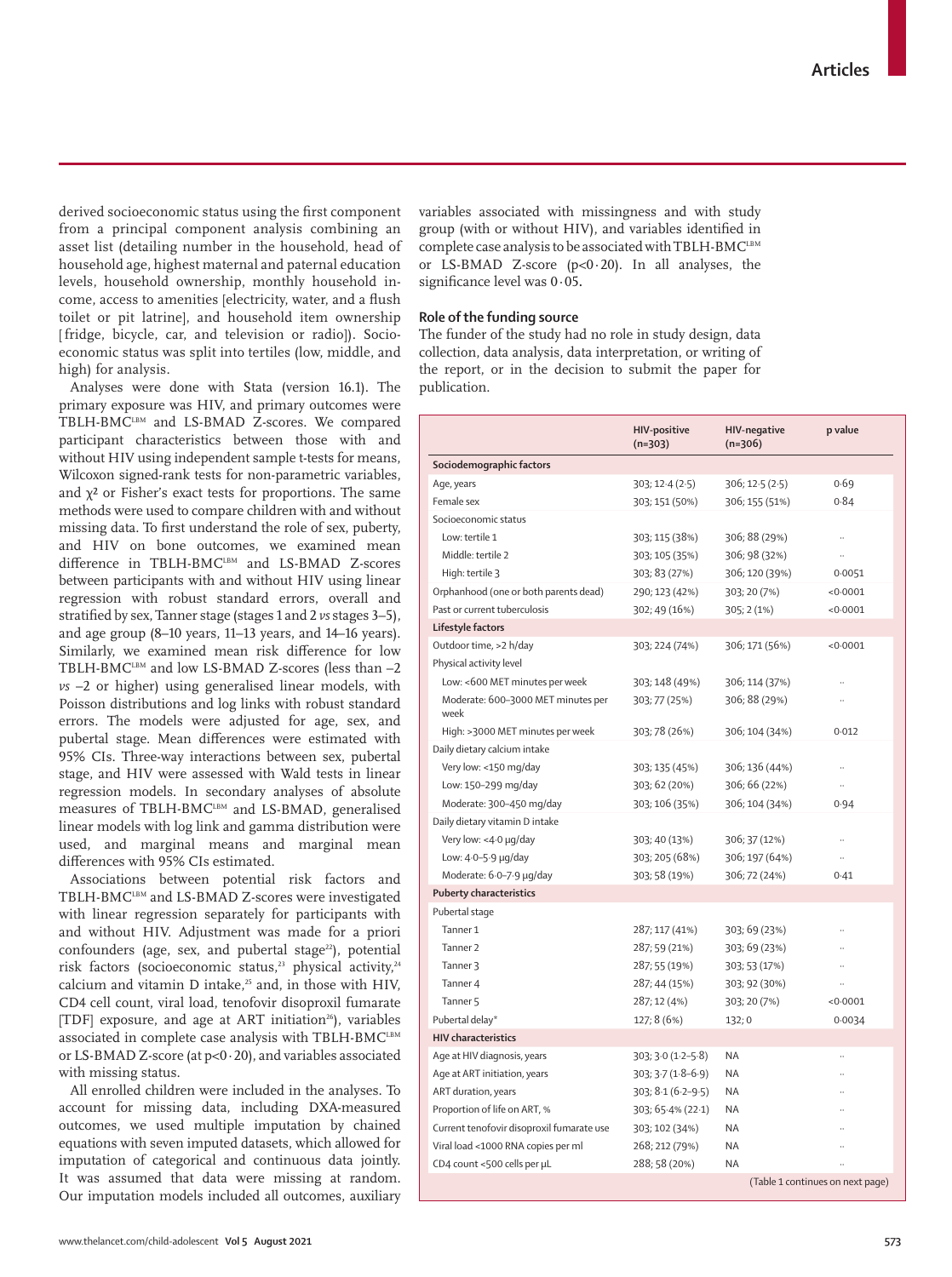|                                             | <b>HIV-positive</b><br>$(n=303)$ | <b>HIV-negative</b><br>$(n=306)$ | p value  |
|---------------------------------------------|----------------------------------|----------------------------------|----------|
| (Continued from previous page)              |                                  |                                  |          |
| Anthropometry                               |                                  |                                  |          |
| Standing height Z-score                     | $302; -1.68(1.23)$               | $306; -0.63(1.08)$               | < 0.0001 |
| Height-for-age Z-score less than -2+        | 302; 97 (32%)                    | 306; 24 (8%)                     | < 0.0001 |
| Sitting height for age Z-score              | $303; -2.11(1.12)$               | $303; -1.38(1.21)$               | < 0.0001 |
| Sitting height-for-age Z-score less than -2 | 303; 152 (50%)                   | 303; 76 (25%)                    | < 0.0001 |
| Weight-for-age Z-score                      | $303; -1.46(1.20)$               | $304; -0.55(1.24)$               | < 0.0001 |
| Weight-for-age Z-score less than -2‡        | 303; 79 (26%)                    | 304; 26 (9%)                     | < 0.0001 |
| <b>BMI Z-score</b>                          | $302; -0.63(1.01)$               | $304; -0.28(1.17)$               | < 0.0001 |
| BMI Z-score less than -2                    | 302; 28 (9%)                     | 304; 18 (6%)                     | 0.12     |
| <b>Bone density measures</b>                |                                  |                                  |          |
| TBLH-BMCLBM, q                              | 279; 950.9 (272.8)               | 292§; 1090-3 (336-1)             | < 0.0001 |
| TBLH-BMCLBM Z-score                         | $279; -0.61(1.08)$               | 292§; -0-41 (1-00)               | 0.018    |
| TBLH-BMCLBM Z-score less than -2            | 279; 29 (10%)                    | 292§; 18 (6%)                    | 0.066    |
| LS-BMAD, $q/cm3$                            | 279; 0.202 (0.035)               | 293; 0.210 (0.037)               | 0.013    |
| LS-BMAD Z-score                             | 279; -0.51 (1.40)                | 293; -0.24 (1.21)                | 0.014    |
| 1.S-BMAD Z-score less than -2               | 279; 40 (14%)                    | 293; 17 (6%)                     | 0.0007   |

Data are available sample; n (%), available sample; mean (SD), or available sample; median (IQR). MET=resting metabolic rate. ART=antiretroviral therapy. BMI=body-mass index. TBLH-BMCLBM=total body less head bone mineral content for lean mass adjusted for height. LS-BMAD=lumbar spine bone mineral apparent density. \*Definition of pubertal delay (lower than Tanner stage 2) applicable for girls aged 13 years or older and boys aged 14 years or older. †Defined as stunted growth. ‡Defined as underweight. §Missing data from one participant who had both lumbar spine and total body scans but the total body scan could not be analysed due to a software analysis error.

*Table 1:* **Characteristics of study participants**

#### **Results** See **Online** for appendix

Among 631 children with HIV attending clinics, 486 (77%) were eligible for enrolment. Four additional children with HIV, identified from screening in schools, met the inclusion criteria. Of these 490 eligible children, 303 (62%) were enrolled (figure 1). For most children with HIV who were eligible but did not enrol, the reason was refusal by the child or guardian, or no guardian being present. Compared with these children with HIV who were eligible but not enrolled, study participants with HIV were a mean of 1·2 years (SE 0·3) older, more commonly girls (151 [50%] of 303 enrolled *vs* 75 [40%] of 187 excluded), and more likely to attend school (295 [97%] *vs* 168 [90%]). Of 536 children randomly selected from schools, 500 (93%) were eligible, of whom 307 (61%) consented to participate. One was excluded after testing HIV-positive, giving a total of 306 participants without HIV (mean age  $12 \cdot 5$  [2 $\cdot$ 5] years; 155 [51%] girls). Compared with children without HIV who were eligible but not enrolled, study participants without HIV were a mean of 0**·**6 years (SE 0**·**2) older. Sex distribution was similar (by number of girls, 155 [51%] of 306 enrolled *vs* 95 [49%] of 194 excluded). The mean age of enrolled children with HIV was 12·4 years [SD 2·5], and 151 [50%] were girls. The mean age of enrolled children without HIV was  $12.5$  years  $[2.5]$ , and  $155$   $[51\%]$ were girls (table 1).

Compared with children without HIV, a significantly higher proportion of children with HIV were of low socioeconomic status, were orphaned, had past or current tuberculosis, were less physically active, and reported spending more time outdoors (table 1). Across the whole study population, consumption of vitamin D and calcium was low, with 479 (79%) of 609 children consuming less than 6**·**0 μg/day vitamin D (US National Institutes of Health recommended daily allowance [RDA] ≥15 μg/day), and 399 (66%) consuming less than 300 mg/day of calcium (RDA ≥1300 mg/day). No participants reported smoking, drinking alcohol, or oral steroid use at the time of enrolment. The 24 children with HIV and 14 children without HIV who were missing DXA data (figure 1) were thinner (based on BMI Z-score <2) and shorter (based on standing height Z-score) than those with DXA data (appendix p 1). Additionally, orphanhood status and earlier pubertal stage were associated with missingness of data when considering all outcomes and covariates (appendix pp 1–2).

Five (2%) of the 303 children with HIV were not perinatally infected. The median age of HIV diagnosis was 3·0 years (IQR 1·2–5·8), with ART initiated at a median age of 3·7 years (1·8–6·9; table 1). Median ART duration was 8·1 (IQR 6·2–9·5) years. At enrolment, 102 (34%) of 303 children were on a TDF regimen, with a median duration of TDF use of  $3.0$  years (IQR  $1.4-5.5$ ). Overall, 211 children (70%) were taking a non-nucleoside reversetranscriptase inhibitor ART regimen, and 89 (29%) a protease inhibitor ART regimen. The median CD4 count was 766 cells per µl (IQR 537–1019), and 212 children (79%) had a suppressed HIV viral load (table 1).

Compared with children without HIV, a significantly higher proportion of children with HIV had stunted growth (97 [32%] of 302 with available data vs 24 [8%] of 306; p<0·0001) and were underweight (79 [26%] of 303 *vs* 26 [9%] of 304 with available data; p<0·0001; table 1). The height differences between children with and without HIV were greater for standing height than for sitting height (mean Z-score difference 1·05 [95% CI 0·87–1·24] for standing height and 0·73 [0·55–0·92] for sitting height). Compared with children without HIV, children with HIV were more likely to be at an earlier Tanner stage, and, among older girls (≥13 years) and older boys ( $\geq$ 14 years), to have pubertal delay (8 [6%] of 127 with available data *vs* 0 of 132 with available data;  $p=0.0034$ ; table 1; appendix p 3).

DXA-based measures were available in 279 children with HIV and 293 children without HIV (figure 1). In children with HIV, LS-BMAD was available in 293 children and TBLH-BMCLBM in 292 (table 1). Mean TBLH-BMCLBM and LS-BMAD, in terms of absolute values and Z-scores, were lower in children with HIV than in those without HIV. Children with HIV had a higher prevalence of low TBLH-BMC<sup>LBM</sup> Z-score than children without HIV (29 [10%] of 279 *vs* 18 [6%] of 292; p=0·066) and a higher prevalence of low LS-BMAD Z-score (40 [14%] of 279 *vs* 17  $[6\%]$  of 293; p=0 $\cdot$ 0007; table 1). Overall, children with HIV had a  $0.20$  (95% CI  $0.03-0.37$ ) lower TBLH-BMCLBM Z-score and 0·26 (0·04–0·48) lower LS-BMAD Z-score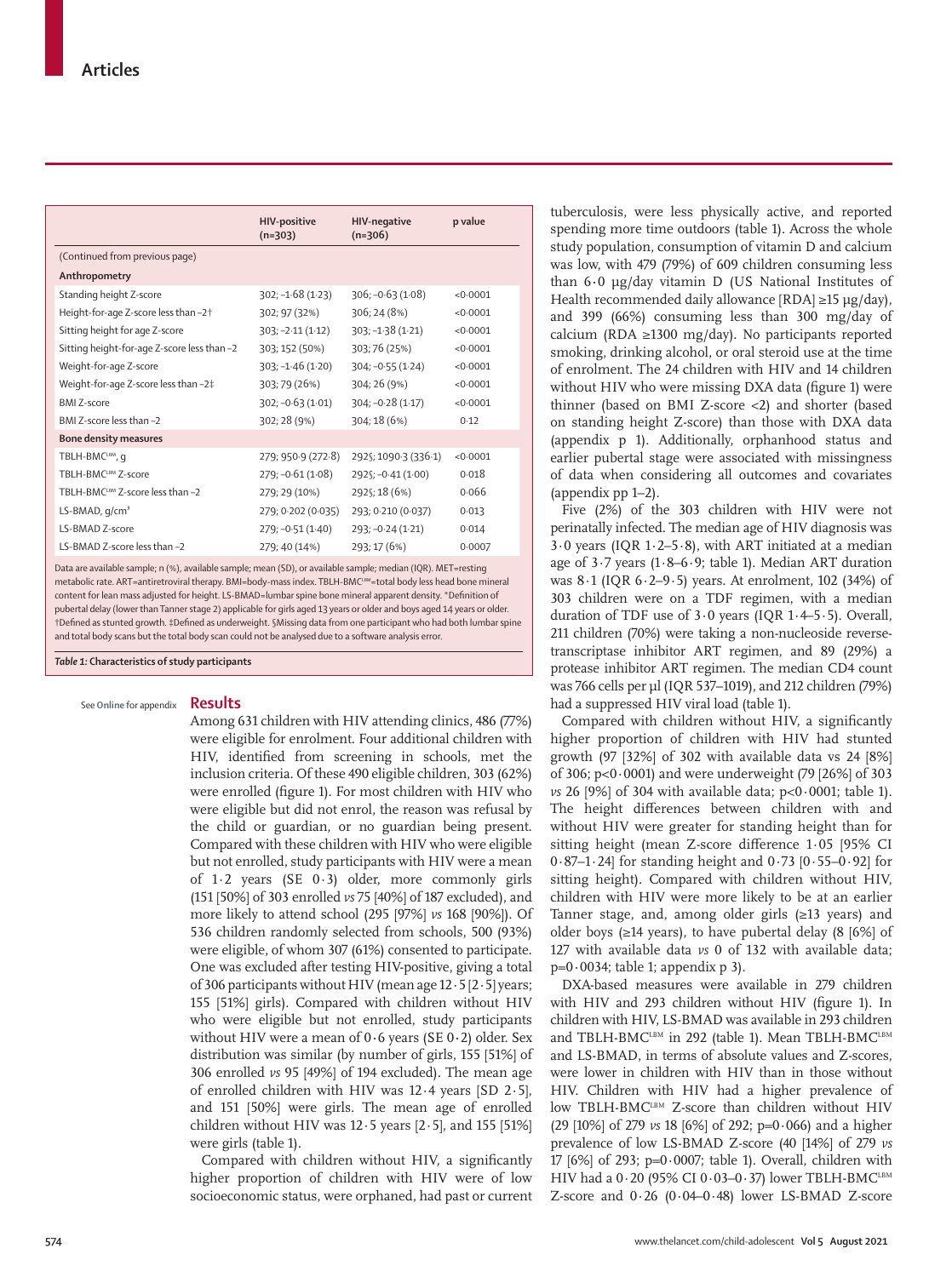www.thelancet.com/child-adolescent **Vol 5 August 2021 575**

than children without HIV, in terms of crude mean difference (table 2). Differences in LS-BMAD Z-score were similar in girls and boys, whereas differences in TBLH-BMCLBM Z-score were more apparent in girls. Both boys and girls with HIV had an increased risk of low LS-BMAD Z-score, with boys in early puberty showing the greatest risk of low Z-score (table 2). In children with HIV, low LS-BMAD was associated with stunting; this association was not observed in children without HIV (appendix p 4).

In each age group (8–10 years, 11–13 years, and 14–16 years), both male and female children with HIV were at an earlier Tanner stage than their HIV-negative peers of the same sex (appendix p 3). Mean absolute values of TBLH-BMCLBM and LS-BMAD differed by pubertal stage and sex (three-way interactions: TBLH-BMCLBM  $p=0.041$ , LS-BMAD  $p=0.88$ ), such that differences in absolute and Z-score values for TBLH-BMCLBM and LS-BMAD between participants with and without HIV were most marked in the late pubertal stages (figure 2). Differences in sizeadjusted bone density between participants with and without HIV were generally small in the early stages of puberty (table 2). In the later stages of puberty, differences in bone outcomes between those with and without HIV were more apparent for both sexes, except for TBLH-BMC<sup>LBM</sup> Z-score in boys. Girls particularly showed evidence of differences in TBLH-BMCLBM and LS-BMAD for Z-scores and absolute values (figure 2, table 2). Stratification by age group, sex, and pubertal stage caused wide confidence intervals (figure 2) as few older participants with HIV (14–16 years) were in the late stages of puberty (Tanner stages 4 and 5), compared with participants of the same age without HIV (appendix p 3). When models assessing differences in TBLH-BMCLBM and LS-BMAD Z-scores between children with and without HIV were adjusted for age, sex, and pubertal stage, the Z-score differences were marginally decreased (–0·13 [95% CI –0·31 to 0·05] for TBLH-BMCLBM Z-score and –0·11 [–0·32 to 0·11] for LS-BMAD Z-score). However, even after adjustment for age, male children with HIV in the early stages of puberty had a greater risk of low LS-BMAD than did males without HIV (risk difference 0·14 [95% CI 0·04–0·24]; table 2).

Among children without HIV, male sex (*vs* female sex) and earlier pubertal stage (*vs* later pubertal stage) were associated with lower TBLH-BMCLBM and LS-BMAD Z-scores in crude analysis, but not in the adjusted analysis (appendix pp 5–6). Among children with HIV, being an orphan (*vs* not an orphan) and TDF exposure (*vs* non-exposure) were associated with lower TBLH-BMC<sup>LBM</sup> Z-score in unadjusted analysis and after adjustment for age, sex, pubertal stage, socioeconomic status, physical activity, calcium and vitamin D intake, CD4 cell count, HIV viral load, age at ART initiation, orphanhood status, and TDF exposure (table 3). After adjustment, TDF exposure for 4 or more years (*vs* no exposure) was associated with a  $0.52$  (95% CI 1.04 to 0.003; p=0.046)

|                                        | $n^*$ | Crude mean differencet (Z-scores)<br>or crude risk difference‡ (low<br>Z-scores) | Adjusted mean difference†§<br>(Z-scores) or adjusted risk<br>difference‡§ (low Z-scores) |
|----------------------------------------|-------|----------------------------------------------------------------------------------|------------------------------------------------------------------------------------------|
| TBLH-BMCLBM Z-score                    |       |                                                                                  |                                                                                          |
| Overall¶                               | 609   | $-0.20$ ( $-0.37$ to $-0.03$ )                                                   | $-0.13$ ( $-0.31$ to $0.05$ )                                                            |
| Boys                                   | 303   | $-0.12$ ( $-0.36$ to $0.11$ )                                                    | $-0.06$ ( $-0.30$ to $0.18$ )                                                            |
| Girls                                  | 306   | $-0.27$ ( $-0.52$ to $-0.02$ )                                                   | $-0.20$ ( $-0.46$ to $0.06$ )                                                            |
| Boys                                   |       |                                                                                  |                                                                                          |
| Tanner stage 1-2**                     | 175   | $-0.18$ ( $-0.49$ to 0.12)                                                       | $-0.17$ ( $-0.47$ to $0.14$ )                                                            |
| Tanner stage 3-5**                     | 117   | $-0.12$ ( $-0.50$ to $0.26$ )                                                    | $-0.11$ ( $-0.50$ to $0.27$ )                                                            |
| Girls                                  |       |                                                                                  |                                                                                          |
| Tanner stage 1-2**                     | 139   | $-0.14$ ( $-0.50$ to $0.22$ )                                                    | $-0.12$ ( $-0.48$ to 0.23)                                                               |
| Tanner stage 3-5**                     | 159   | $-0.35$ ( $-0.71$ to $0.01$ )                                                    | $-0.34$ ( $-0.70$ to $0.03$ )                                                            |
| LS-BMAD Z-score                        |       |                                                                                  |                                                                                          |
| Overall¶                               | 609   | $-0.26$ ( $-0.48$ to $-0.04$ )                                                   | $-0.11$ ( $-0.32$ to $0.11$ )                                                            |
| Boys                                   | 303   | $-0.27$ ( $-0.58$ to $0.04$ )                                                    | $-0.17$ ( $-0.46$ to $0.13$ )                                                            |
| Girls                                  | 306   | $-0.23$ ( $-0.51$ to $0.04$ )                                                    | $-0.04$ ( $-0.32$ to $0.24$ )                                                            |
| <b>Boys</b>                            |       |                                                                                  |                                                                                          |
| Tanner stage 1-2**                     | 175   | $-0.29$ ( $-0.68$ to $0.10$ )                                                    | $-0.16$ ( $-0.54$ to 0.22)                                                               |
| Tanner stage 3-5**                     | 117   | $-0.44$ ( $-0.95$ to $0.07$ )                                                    | $-0.46$ ( $-0.95$ to $0.03$ )                                                            |
| Girls                                  |       |                                                                                  |                                                                                          |
| Tanner stage 1-2**                     | 139   | $-0.09$ ( $-0.53$ to $0.34$ )                                                    | 0.00 (-0.42 to 0.42)                                                                     |
| Tanner stage 3-5**                     | 159   | $-0.30$ ( $-0.66$ to $0.07$ )                                                    | $-0.24$ ( $-0.61$ to $0.13$ )                                                            |
| TBLH-BMCLBM low Z-score (less than -2) |       |                                                                                  |                                                                                          |
| Overall¶                               | 609   | 0.04 (-0.005 to 0.08)                                                            | $0.01 (-0.03 to 0.05)$                                                                   |
| Boys                                   | 303   | $0.05$ (-0.01 to 0.11)                                                           | $0.02$ (-0.03 to 0.07)                                                                   |
| Girls                                  | 306   | $0.02$ (-0.04 to 0.08)                                                           | $0.00 (-0.04 to 0.05)$                                                                   |
| Boys                                   |       |                                                                                  |                                                                                          |
| Tanner stage 1-2**                     | 175   | $0.04 (-0.03 to 0.12)$                                                           | $0.04 (-0.05 to 0.13)$                                                                   |
| Tanner stage 3-5**                     | 117   | $0.05$ (-0.05 to 0.16)                                                           | $0.04 (-0.04 to 0.12)$                                                                   |
| Girls                                  |       |                                                                                  |                                                                                          |
| Tanner stage 1-2**                     | 139   | 0.00 (-0.09 to 0.10)                                                             | $-0.01$ ( $-0.13$ to $0.12$ )                                                            |
| Tanner stage 3-5**                     | 159   | 0.03 (-0.04 to 0.11)                                                             | 0.02 (-0.04 to 0.09)                                                                     |
| LS-BMAD low Z-score (less than -2)     |       |                                                                                  |                                                                                          |
| Overall¶                               | 609   | $0.08$ (0.03 to 0.12)                                                            | $0.02$ (-0.02 to $0.06$ )                                                                |
| Boys                                   | 303   | 0.09 (0.01 to 0.17)                                                              | $0.03 (-0.03 to 0.09)$                                                                   |
| Girls                                  | 306   | $0.06$ (0.01 to 0.11)                                                            | $0.02$ (-0.01 to $0.05$ )                                                                |
| Boys                                   |       |                                                                                  |                                                                                          |
| Tanner stage 1-2**                     | 175   | 0.13 (0.05 to 0.22)                                                              | 0.14 (0.04 to 0.24)                                                                      |
| Tanner stage 3-5**                     | 117   | 0.07 (-0.09 to 0.23)                                                             | $0.04 (-0.06 \text{ to } 0.13)$                                                          |
| Girls                                  |       |                                                                                  |                                                                                          |
| Tanner stage 1-2**                     | 139   | 0.08 (0.00 to 0.17)                                                              | $0.09$ (-0.03 to 0.21)                                                                   |
| Tanner stage 3-5**                     | 159   | 0.03 (-0.03 to 0.08)                                                             | $0.01$ (-0.02 to $0.04$ )                                                                |

Values in parentheses are 95% CIs. Negative mean difference values indicate a lower mean in children with HIV; positive risk difference values indicate an increased risk of low Z-score (less than -2·0) in children with HIV. TBLH-BMCLBM =total body less head bone mineral content for lean mass adjusted for height. LS-BMAD=lumbar spine bone mineral apparent dens \*Non-missing data; the missing data for TBLH-BMCLBM Z-score (19 boys and 19 girls), LS-BMAD Z-score (18 boys and 19 girls), pubertal stage (11 boys and eight girls), and orphanhood (nine boys and seven girls) were estimated with multiple imputation models and numbers in each pubertal stage stratum varied by imputation dataset. †Linear regression with robust standard errors. ‡Generalised linear model, Poisson distribution, and log link with robust standard errors. §Model adjusted for age, sex, and pubertal stage. ¶Tanner stage included as a variable with five levels. ||Estimated by fitting an interaction term for sex by HIV status; in models adjusted for Tanner stage (as five levels). \*\*Estimated by fitting a three-way interaction term for sex by Tanner stage (two categories) and HIV status.

*Table 2:* **Mean difference in Z-scores and risk difference in low Z-scores between children with and without HIV**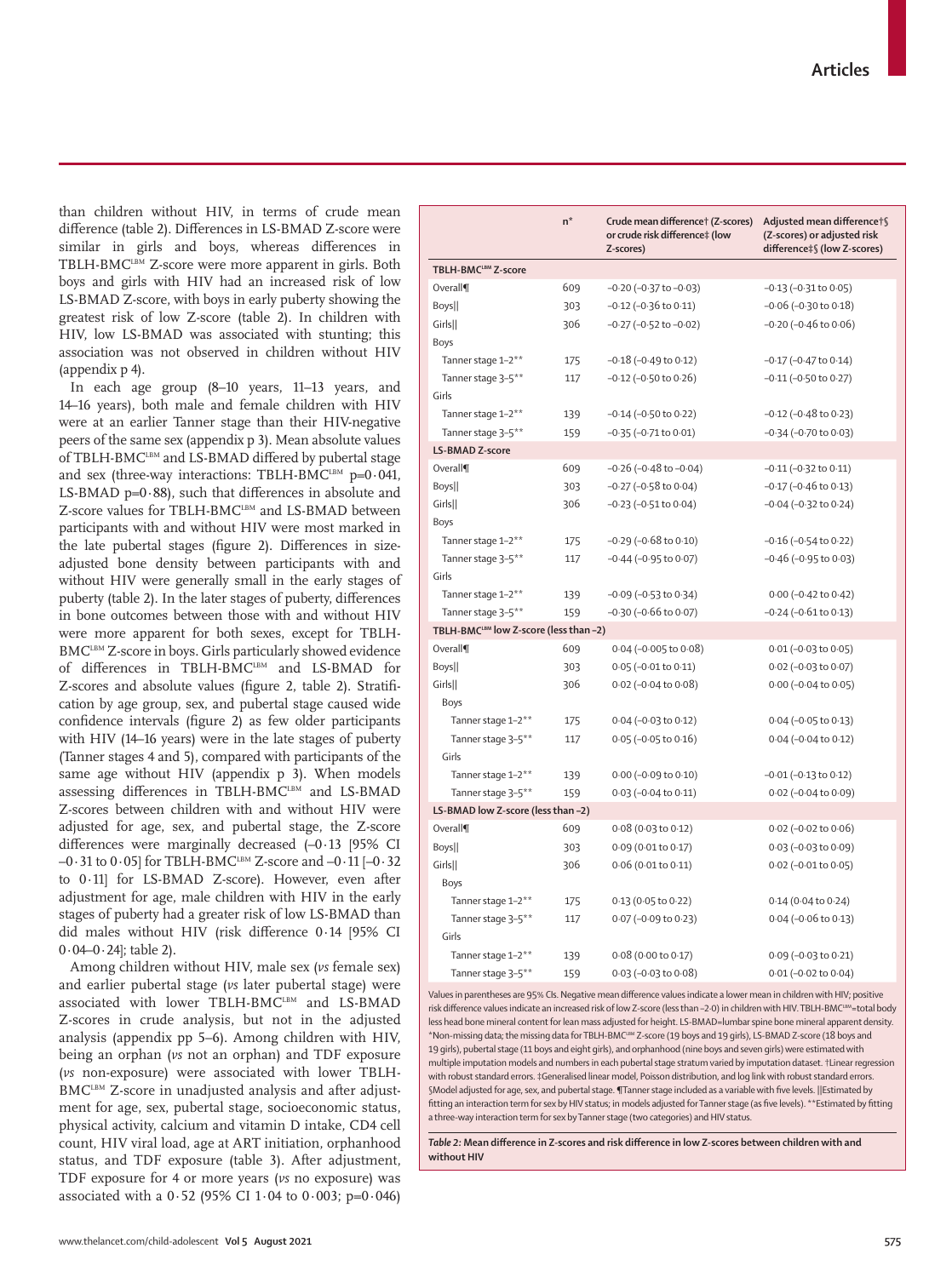

Figure 2: Mean values for (A) TBLH-BMC<sup>LBM</sup> Z-score, (B) LS-BMAD Z-score, (C) absolute TBLH-BMC<sup>LBM</sup>, and (D) absolute LS-BMAD, stratified by sex, age, pubertal stage, and HIV status Unadjusted data are shown. Error bars indicate 95% CIs. Raw data are presented as open circles (HIV-positive) and open triangles (HIV-negative). TBLH-BMC<sup>LBM</sup>=total body less head bone mineral content for lean mass adjusted for height. LS-BMAD=lumbar spine bone mineral apparent density.

SD deficit in TBLH-BMC<sup>LBM</sup> Z-score, and orphanhood with a  $0.46$  (0.75 to  $0.17$ ; p=0.0023) SD deficit.

Older age (*vs* younger age), male sex (*vs* female sex), being an orphan (*vs* not an orphan), older age at ART initiation (*vs* younger age at initiation), and TDF exposure were all associated with lower LS-BMAD Z-score in unadjusted analysis (table 4). A weak association was detected between low CD4 cell count and low LS-BMAD Z-score. Older age and male sex remained associated, and earlier Tanner stage (*vs* later Tanner stage) showed an association, with low LS-BMAD Z-score after adjustment for orphanhood, socioeconomic status, physical activity, calcium and vitamin D intake, ART initiation, TDF exposure, CD4 count, viral load as well as age, sex, and pubertal stage.

Current TDF use was associated with a 0·41 (95% CI  $0.08-0.74$ ; p=0.015) lower TBLH-BMC<sup>LBM</sup> Z-score and 0·31 (0·08–0·69; p=0·12) lower LS-BMAD Z-score, compared with Z-scores in children with HIV on non-TDF-based ART, after adjustment for age, sex, pubertal stage, orphanhood, socioeconomic status, physical activity, calcium and vitamin D intake, CD4 cell count, HIV viral load, and age at ART initiation.

## **Discussion**

The main finding of this study was that despite ART, marked deficits in size-adjusted bone density are common among children with HIV, who have a substantially higher prevalence of low bone density (a deficit of 2 SDs or more from reference mean values) than their peers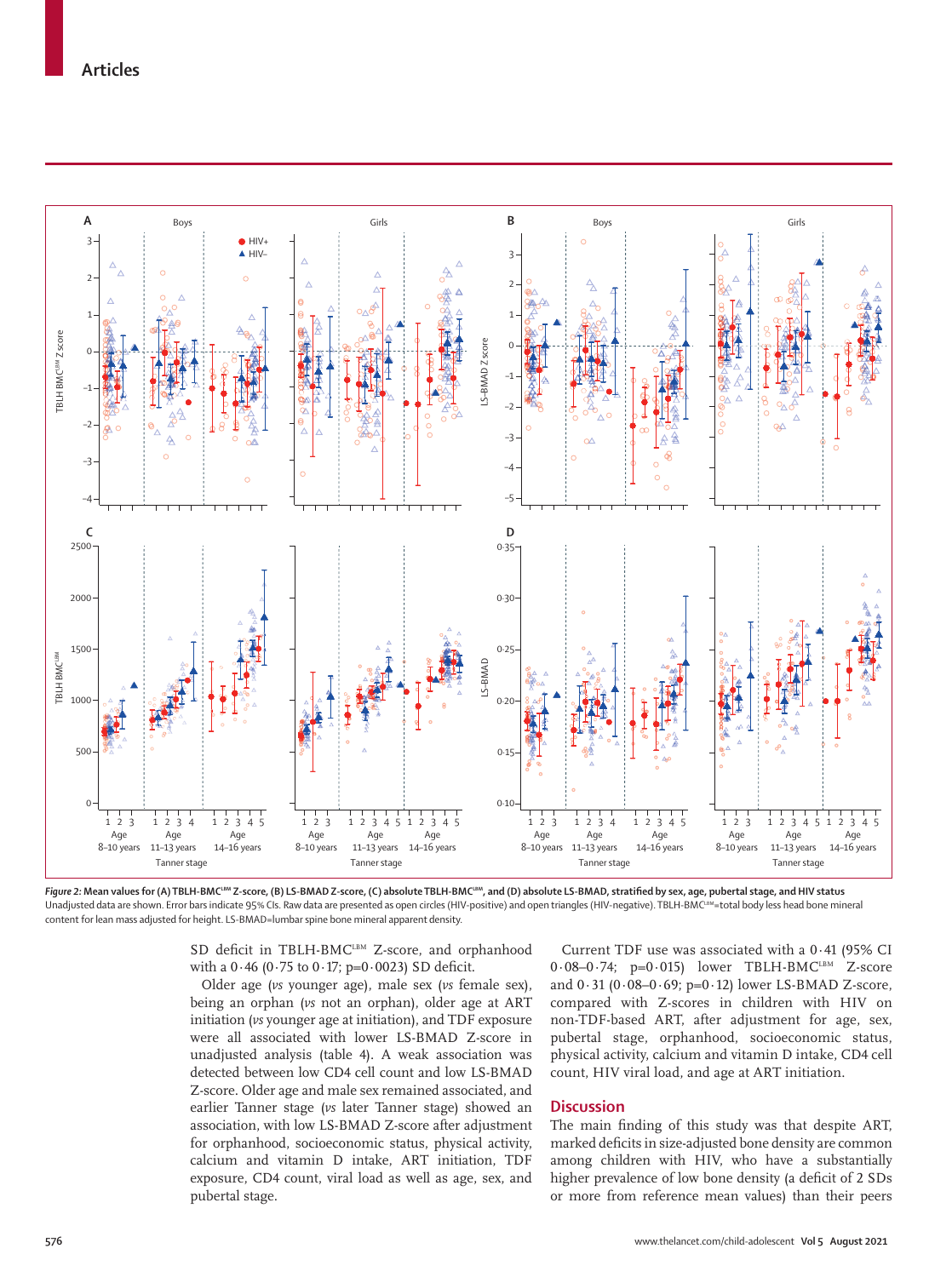|                                         | n (total<br>$N=279$ <sup>*</sup> | <b>Mean TBLH-BMCLBM</b><br>Z-scoret | Crude $\beta$ coefficient<br>$(95% CI)$ ‡ | p value  | Adjusted $\beta$ coefficient<br>(95% CI) ‡§ | p value      |
|-----------------------------------------|----------------------------------|-------------------------------------|-------------------------------------------|----------|---------------------------------------------|--------------|
| Age                                     |                                  |                                     |                                           |          |                                             |              |
| 8-10 years                              | 94                               | $-0.58$                             | 1(ref)                                    |          | $1$ (ref)                                   |              |
| $11-13$ years                           | 94                               | $-0.48$                             | $0.13$ (-0.18 to $0.43$ )                 | $\ldots$ | $0.16$ (-0.27 to 0.58)                      | $\ldots$     |
| $14-16$ years                           | 91                               | $-0.78$                             | $-0.16$ ( $-0.48$ to $0.15$ )             | 0.20     | $-0.15$ ( $-0.73$ to $0.44$ )               | 0.32         |
| Sex                                     |                                  |                                     |                                           |          |                                             |              |
| Male                                    | 142                              | $-0.69$                             | $1$ (ref)                                 | $\ldots$ | $1$ (ref)                                   | $\cdot$      |
| Female                                  | 137                              | $-0.53$                             | $0.14 (-0.13 to 0.40)$                    | 0.30     | $0.12$ (-0.14 to 0.38)                      | 0.36         |
| Pubertal stage                          |                                  |                                     |                                           |          |                                             |              |
| Tanner 1                                | 107                              | $-0.63$                             | $1$ (ref)                                 |          | $1$ (ref)                                   |              |
| Tanner <sub>2</sub>                     | 56                               | $-0.74$                             | $-0.07$ ( $-0.43$ to $0.29$ )             | $\ldots$ | $0.08 (-0.32 to 0.49)$                      | $\ddotsc$    |
| Tanner 3                                | 49                               | $-0.67$                             | $-0.02$ ( $-0.37$ to $0.33$ )             | $\ldots$ | $0.02$ (-0.46 to 0.51)                      | $\ldots$     |
| Tanner 4                                | 40                               | $-0.51$                             | $0.12$ (-0.34 to 0.58)                    | $\ldots$ | $0.45$ (-0.18 to 1.08)                      | $\ldots$     |
| Tanner 5                                | 12                               | $-0.64$                             | $-0.05$ ( $-0.70$ to $0.59$ )             | 0.95     | $0.20$ (-0.60 to 1.01)                      | 0.52         |
| Socioeconomic status                    |                                  |                                     |                                           |          |                                             |              |
| High: tertile 3                         | 78                               | $-0.62$                             | $1$ (ref)                                 | $\ldots$ | $1$ (ref)                                   | $\ldots$     |
| Middle: tertile 2                       | 93                               | $-0.64$                             | $-0.02$ ( $-0.35$ to $0.30$ )             | $\ldots$ | $0.03$ (-0.26 to 0.39)                      | $\cdots$     |
| Low: tertile 1                          | 108                              | $-0.58$                             | $0.05 (-0.27 to 0.38)$                    | 0.87     | $0.06$ (-0.26 to 0.39)                      | 0.93         |
| Orphanhood                              |                                  |                                     |                                           |          |                                             |              |
| Not an orphan                           | 154                              | $-0.42$                             | $1$ (ref)                                 |          | $1$ (ref)                                   |              |
| One or both parents dead                | 113                              | $-0.84$                             | $-0.45$ ( $-0.71$ to $-0.18$ )            | 0.0011   | $-0.46$ ( $-0.75$ to $-0.17$ )              | 0.0023       |
| Physical activity level                 |                                  |                                     |                                           |          |                                             |              |
| High: >3000 MET minutes per week        | 76                               | $-0.53$                             | $1$ (ref)                                 | $\ldots$ | $1$ (ref)                                   | $\cdot\cdot$ |
| Moderate: 600-3000 MET minutes per week | 69                               | $-0.62$                             | $-0.09$ ( $-0.43$ to $0.26$ )             | $\ldots$ | 0.02 (-0.34 to 0.37)                        | $\ldots$     |
| Low: <600 MET minutes per week          | 134                              | $-0.65$                             | $-0.13$ ( $-0.44$ to $0.18$ )             | 0.71     | $-0.03$ ( $-0.35$ to $0.29$ )               | 0.96         |
| Daily dietary calcium intake            |                                  |                                     |                                           |          |                                             |              |
| Moderate: 300-450 mg/day                | 95                               | $-0.70$                             | $1$ (ref)                                 |          | $1$ (ref)                                   |              |
| Low: 150-299 mg/day                     | 60                               | $-0.64$                             | $0.07$ (-0.28 to 0.42)                    | $\ldots$ | $0.11$ (-0.26 to 0.47)                      | $\ldots$     |
| Very low: <150 mg/day                   | 124                              | $-0.53$                             | $0.20$ (-0.09 to 0.48)                    | 0.39     | $0.24 (-0.06 to 0.53)$                      | 0.30         |
| Daily dietary vitamin D intake          |                                  |                                     |                                           |          |                                             |              |
| Moderate: 6.0-7.9 µg/day                | 50                               | $-0.40$                             | $1$ (ref)                                 | $\ldots$ | $1$ (ref)                                   | $\ldots$     |
| Low: $4.0 - 5.9$ $\mu$ g/day            | 190                              | $-0.62$                             | $-0.18$ ( $-0.51$ to $0.15$ )             | $\ldots$ | $-0.25$ ( $-0.58$ to $0.09$ )               | $\ldots$     |
| Very low: <4.0 µg/day                   | 39                               | $-0.82$                             | $-0.38$ ( $-0.83$ to $0.06$ )             | 0.25     | $-0.50$ ( $-0.96$ to $-0.03$ )              | 0.11         |
| CD4 count                               |                                  |                                     |                                           |          |                                             |              |
| $\geq$ 500 cells per µL                 | 213                              | $-0.59$                             | $1$ (ref)                                 |          | $1$ (ref)                                   |              |
| <500 cells per µL                       | 54                               | $-0.70$                             | $-0.08$ ( $-0.40$ to 0.24)                | 0.64     | $-0.07$ ( $-0.42$ to $0.28$ )               | 0.71         |
| <b>HIV viral load</b>                   |                                  |                                     |                                           |          |                                             |              |
| ≥1000 RNA copies per ml                 | 54                               | $-0.53$                             | $1$ (ref)                                 |          | $1$ (ref)                                   |              |
| <1000 RNA copies per ml                 | 207                              | $-0.65$                             | $-0.16$ ( $-0.47$ to $0.15$ )             | 0.30     | $-0.24$ ( $-0.60$ to $0.12$ )               | 0.19         |
| Age at ART initiation                   |                                  |                                     |                                           |          |                                             |              |
| <4 years                                | 148                              | $-0.61$                             | $1$ (ref)                                 | $\ldots$ | $1$ (ref)                                   | $\cdots$     |
| 4-8 years                               | 83                               | $-0.58$                             | 0.04 (-0.27 to 0.35)                      | $\ldots$ | $0.11 (-0.23 to 0.45)$                      | $\cdot$      |
| >8 years                                | 48                               | $-0.68$                             | $-0.02$ ( $-0.37$ to 0.33)                | 0.94     | $0.21 (-0.21 to 0.63)$                      | 0.62         |
| TDF years of exposure                   |                                  |                                     |                                           |          |                                             |              |
| None                                    | 184                              | $-0.48$                             |                                           |          | $1$ (ref)                                   |              |
| <4 years                                | 59                               | $-0.80$                             | 1(ref)<br>$-0.30$ ( $-0.61$ to $0.02$ )   | $\ldots$ | $-0.35$ ( $-0.69$ to 0.0003)                |              |
|                                         |                                  |                                     |                                           |          |                                             | $\cdot\cdot$ |
| $\geq$ 4 years                          | 36                               | $-0.95$                             | $-0.48$ ( $-0.93$ to $-0.02$ )            | 0.037    | $-0.52$ ( $-1.04$ to $-0.003$ )             | 0.046        |

TBLH-BMC<sup>LBM</sup>=total body less head bone mineral content for lean mass adjusted for height. MET=resting metabolic rate. ART=antiretroviral therapy. TDF=tenofovir disoproxil fumarate. \*Non-missing data. †Arithmetic mean of non-missing data. ‡β coefficient from linear regression indicates the Z-score difference from the reference category; lower values indicate lower Z-scores; missing data for TBLH-BMC<sup>LBM</sup> Z-score (n=24), lumbar spine bone mineral apparent density Z-score (n=24), pubertal stage (n=16), orphanhood (n=13), CD4 cell count (n=15), and HIV viral load (n=35) were estimated with multiple imputation models. §Adjusted model includes age, sex, pubertal stage, orphanhood, socioeconomic status, physical activity, calcium and vitamin D intake, age at ART initiation, years of TDF exposure, CD4 cell count, and viral load.

 $\overline{\mathit{Table 3}}$ : Characteristics associated with TBLH-BMCLBM Z-score in participants with HIV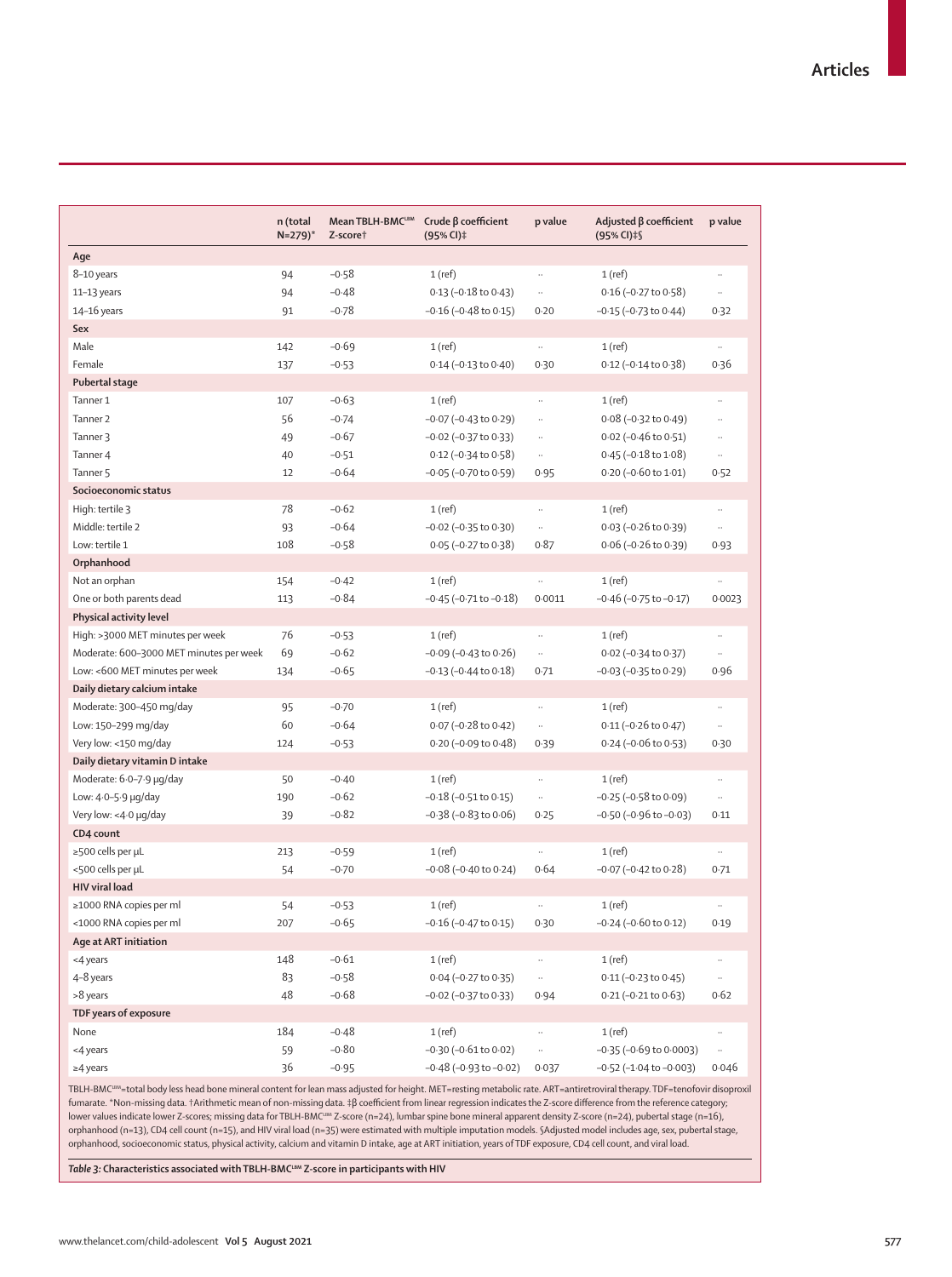| Age<br>8-10 years<br>94<br>$-0.11$<br>1(ref)<br>$1$ (ref)<br>$\ldots$<br>$-0.36$ ( $-0.86$ to $0.15$ )<br>94<br>$-0.31$<br>-0.24 (-0.62 to 0.13)<br>11-13 years<br>$\ldots$<br>$\ldots$<br>$-0.99$ ( $-1.34$ to $-0.60$ )<br>$-1.26$ ( $-1.96$ to $-0.55$ )<br>$14 - 16$ years<br>91<br>$-1.13$<br>< 0.0001<br>0.0012<br>Sex<br>Male<br>142<br>$-0.89$<br>$1$ (ref)<br>1(ref)<br>Female<br>137<br>$-0.12$<br>0.76 (0.43 to 1.08)<br>< 0.0001<br>0.77 (0.45 to 1.09)<br>< 0.0001<br>Pubertal stage<br>Tanner 1<br>$-0.37$<br>117<br>$1$ (ref)<br>$1$ (ref)<br>$\ldots$<br>$\ldots$<br>$-0.65$<br>Tanner <sub>2</sub><br>59<br>$-0.30$ ( $-0.75$ to $0.15$ )<br>0.38 (-0.12 to 0.88)<br><br><br>55<br>$-0.51$<br>$-0.16$ ( $-0.62$ to $0.30$ )<br>$0.56$ (-0.01 to 1.13)<br>Tanner 3<br>$\ddotsc$<br>$\ldots$<br>Tanner 4<br>44<br>$-0.70$<br>$-0.32$ ( $-0.89$ to 0.25)<br>$1.05(0.32 \text{ to } 1.78)$<br>$\cdot$<br>$\cdots$<br>1.31 (0.36 to 2.25)<br>Tanner <sub>5</sub><br>12<br>$-0.56$<br>$-0.29$ ( $-1.14$ to $0.57$ )<br>0.67<br>0.029 |
|-------------------------------------------------------------------------------------------------------------------------------------------------------------------------------------------------------------------------------------------------------------------------------------------------------------------------------------------------------------------------------------------------------------------------------------------------------------------------------------------------------------------------------------------------------------------------------------------------------------------------------------------------------------------------------------------------------------------------------------------------------------------------------------------------------------------------------------------------------------------------------------------------------------------------------------------------------------------------------------------------------------------------------------------------|
|                                                                                                                                                                                                                                                                                                                                                                                                                                                                                                                                                                                                                                                                                                                                                                                                                                                                                                                                                                                                                                                 |
|                                                                                                                                                                                                                                                                                                                                                                                                                                                                                                                                                                                                                                                                                                                                                                                                                                                                                                                                                                                                                                                 |
|                                                                                                                                                                                                                                                                                                                                                                                                                                                                                                                                                                                                                                                                                                                                                                                                                                                                                                                                                                                                                                                 |
|                                                                                                                                                                                                                                                                                                                                                                                                                                                                                                                                                                                                                                                                                                                                                                                                                                                                                                                                                                                                                                                 |
|                                                                                                                                                                                                                                                                                                                                                                                                                                                                                                                                                                                                                                                                                                                                                                                                                                                                                                                                                                                                                                                 |
|                                                                                                                                                                                                                                                                                                                                                                                                                                                                                                                                                                                                                                                                                                                                                                                                                                                                                                                                                                                                                                                 |
|                                                                                                                                                                                                                                                                                                                                                                                                                                                                                                                                                                                                                                                                                                                                                                                                                                                                                                                                                                                                                                                 |
|                                                                                                                                                                                                                                                                                                                                                                                                                                                                                                                                                                                                                                                                                                                                                                                                                                                                                                                                                                                                                                                 |
|                                                                                                                                                                                                                                                                                                                                                                                                                                                                                                                                                                                                                                                                                                                                                                                                                                                                                                                                                                                                                                                 |
|                                                                                                                                                                                                                                                                                                                                                                                                                                                                                                                                                                                                                                                                                                                                                                                                                                                                                                                                                                                                                                                 |
|                                                                                                                                                                                                                                                                                                                                                                                                                                                                                                                                                                                                                                                                                                                                                                                                                                                                                                                                                                                                                                                 |
|                                                                                                                                                                                                                                                                                                                                                                                                                                                                                                                                                                                                                                                                                                                                                                                                                                                                                                                                                                                                                                                 |
|                                                                                                                                                                                                                                                                                                                                                                                                                                                                                                                                                                                                                                                                                                                                                                                                                                                                                                                                                                                                                                                 |
| Socioeconomic status                                                                                                                                                                                                                                                                                                                                                                                                                                                                                                                                                                                                                                                                                                                                                                                                                                                                                                                                                                                                                            |
| 78<br>High: tertile 3<br>$-0.48$<br>$1$ (ref)<br>$1$ (ref)<br>$\ddotsc$                                                                                                                                                                                                                                                                                                                                                                                                                                                                                                                                                                                                                                                                                                                                                                                                                                                                                                                                                                         |
| Middle: tertile 2 (middle)<br>93<br>$-0.49$<br>$-0.02$ ( $-0.43$ to $0.40$ )<br>$0.02$ (-0.36 to 0.41)<br>$\ldots$<br>$\ldots$                                                                                                                                                                                                                                                                                                                                                                                                                                                                                                                                                                                                                                                                                                                                                                                                                                                                                                                  |
| Low: tertile 1<br>108<br>$-0.56$<br>$-0.09$ ( $-0.51$ to $0.32$ )<br>0.89<br>$-0.14$ ( $-0.55$ to $0.26$ )<br>0.65                                                                                                                                                                                                                                                                                                                                                                                                                                                                                                                                                                                                                                                                                                                                                                                                                                                                                                                              |
| Orphanhood                                                                                                                                                                                                                                                                                                                                                                                                                                                                                                                                                                                                                                                                                                                                                                                                                                                                                                                                                                                                                                      |
| Not an orphan<br>$-0.32$<br>1(ref)<br>1(ref)<br>154<br>$\ldots$<br>$\cdot\cdot$                                                                                                                                                                                                                                                                                                                                                                                                                                                                                                                                                                                                                                                                                                                                                                                                                                                                                                                                                                 |
| One or both parents dead<br>$-0.77$<br>$-0.44$ ( $-0.77$ to $-0.11$ )<br>0.010<br>$-0.25$ ( $-0.59$ to $0.09$ )<br>113<br>0.14                                                                                                                                                                                                                                                                                                                                                                                                                                                                                                                                                                                                                                                                                                                                                                                                                                                                                                                  |
| Physical activity level                                                                                                                                                                                                                                                                                                                                                                                                                                                                                                                                                                                                                                                                                                                                                                                                                                                                                                                                                                                                                         |
| 76<br>High: >3000 MET minutes per week<br>$-0.38$<br>$1$ (ref)<br>1(ref)                                                                                                                                                                                                                                                                                                                                                                                                                                                                                                                                                                                                                                                                                                                                                                                                                                                                                                                                                                        |
| 69<br>$-0.60$<br>Moderate: 600-3000 MET minutes per week<br>$-0.23$ ( $-0.68$ to 0.22)<br>$-0.15$ ( $-0.58$ to $0.28$ )<br>$\ldots$<br>$\ldots$                                                                                                                                                                                                                                                                                                                                                                                                                                                                                                                                                                                                                                                                                                                                                                                                                                                                                                 |
| Low: <600 MET minutes per week<br>$-0.55$<br>$-0.15$ ( $-0.54$ to $0.25$ )<br>$-0.11$ ( $-0.50$ to $0.28$ )<br>134<br>0.39<br>0.77                                                                                                                                                                                                                                                                                                                                                                                                                                                                                                                                                                                                                                                                                                                                                                                                                                                                                                              |
| Daily dietary calcium intake                                                                                                                                                                                                                                                                                                                                                                                                                                                                                                                                                                                                                                                                                                                                                                                                                                                                                                                                                                                                                    |
| Moderate: 300-450 mg/day<br>$-0.38$<br>95<br>$1$ (ref)<br>$1$ (ref)<br>$\ldots$<br>$\ldots$                                                                                                                                                                                                                                                                                                                                                                                                                                                                                                                                                                                                                                                                                                                                                                                                                                                                                                                                                     |
| 60<br>$-0.05$ ( $-0.50$ to $0.41$ )<br>Low: 150-299 mg/day<br>$-0.46$<br>$-0.07$ ( $-0.53$ to 0.39)<br>$\ldots$<br>$\ldots$                                                                                                                                                                                                                                                                                                                                                                                                                                                                                                                                                                                                                                                                                                                                                                                                                                                                                                                     |
| $-0.64$<br>$-0.16$ ( $-0.51$ to $0.20$ )<br>Very low: <150 mg/day<br>$-0.23$ ( $-0.59$ to $0.14$ )<br>0.46<br>0.69<br>124                                                                                                                                                                                                                                                                                                                                                                                                                                                                                                                                                                                                                                                                                                                                                                                                                                                                                                                       |
| Daily dietary vitamin D intake                                                                                                                                                                                                                                                                                                                                                                                                                                                                                                                                                                                                                                                                                                                                                                                                                                                                                                                                                                                                                  |
| Moderate: 6.0–7.9 µg/day<br>$-0.22$<br>$1$ (ref)<br>50<br>$1$ (ref)<br><br>$\ldots$                                                                                                                                                                                                                                                                                                                                                                                                                                                                                                                                                                                                                                                                                                                                                                                                                                                                                                                                                             |
| Low: 4.0-5.9 µg/day<br>$-0.56$<br>190<br>$-0.36$ ( $-0.95$ to 0.23)<br>$-0.28$ ( $-0.74$ to $0.18$ )<br>$\ldots$<br>$\cdots$                                                                                                                                                                                                                                                                                                                                                                                                                                                                                                                                                                                                                                                                                                                                                                                                                                                                                                                    |
| Very low: <4.0 µg/day<br>$-0.64$<br>$-0.27$ ( $-0.73$ to $0.19$ )<br>$-0.20$ ( $-0.79$ to $0.39$ )<br>39<br>0.40<br>0.42                                                                                                                                                                                                                                                                                                                                                                                                                                                                                                                                                                                                                                                                                                                                                                                                                                                                                                                        |
| CD4 count                                                                                                                                                                                                                                                                                                                                                                                                                                                                                                                                                                                                                                                                                                                                                                                                                                                                                                                                                                                                                                       |
| >500 cells per µL<br>$-0.43$<br>213<br>$1$ (ref)<br>$1$ (ref)<br>$\ddot{\phantom{0}}$                                                                                                                                                                                                                                                                                                                                                                                                                                                                                                                                                                                                                                                                                                                                                                                                                                                                                                                                                           |
| $-0.82$<br>$-0.06$ ( $-0.48$ to 0.36)<br><500 cells per µL<br>$-0.39$ ( $-0.80$ to $0.02$ )<br>0.060<br>0.78<br>54                                                                                                                                                                                                                                                                                                                                                                                                                                                                                                                                                                                                                                                                                                                                                                                                                                                                                                                              |
| <b>HIV viral load</b>                                                                                                                                                                                                                                                                                                                                                                                                                                                                                                                                                                                                                                                                                                                                                                                                                                                                                                                                                                                                                           |
| >1000 RNA copies per mL<br>$1$ (ref)<br>54<br>$-0.71$<br>$1$ (ref)                                                                                                                                                                                                                                                                                                                                                                                                                                                                                                                                                                                                                                                                                                                                                                                                                                                                                                                                                                              |
| $0.26$ (-0.15 to 0.68)<br><1000 RNA copies per mL<br>$0.07 (-0.34 \text{ to } 0.48)$<br>$-0.45$<br>0.21<br>207<br>0.75                                                                                                                                                                                                                                                                                                                                                                                                                                                                                                                                                                                                                                                                                                                                                                                                                                                                                                                          |
| <b>Age at ART initiation</b>                                                                                                                                                                                                                                                                                                                                                                                                                                                                                                                                                                                                                                                                                                                                                                                                                                                                                                                                                                                                                    |
| $-0.18$<br><4 years<br>148<br>$1$ (ref)<br>$1$ (ref)                                                                                                                                                                                                                                                                                                                                                                                                                                                                                                                                                                                                                                                                                                                                                                                                                                                                                                                                                                                            |
| $-0.79$<br>$-0.61(-0.99$ to $-0.24)$<br>$-0.28$ ( $-0.69$ to $0.13$ )<br>4-8 years<br>83<br>$\ldots$<br>$\cdot$ .                                                                                                                                                                                                                                                                                                                                                                                                                                                                                                                                                                                                                                                                                                                                                                                                                                                                                                                               |
| >8 years<br>48<br>$-1.06$<br>$-0.83$ ( $-1.27$ to $-0.38$ )<br>< 0.0001<br>$-0.36$ ( $-0.86$ to $0.15$ )<br>0.29                                                                                                                                                                                                                                                                                                                                                                                                                                                                                                                                                                                                                                                                                                                                                                                                                                                                                                                                |
| TDF years of exposure                                                                                                                                                                                                                                                                                                                                                                                                                                                                                                                                                                                                                                                                                                                                                                                                                                                                                                                                                                                                                           |
| 184<br>$-0.26$<br>1(ref)<br>1(ref)<br>None<br><br>$\ldots$                                                                                                                                                                                                                                                                                                                                                                                                                                                                                                                                                                                                                                                                                                                                                                                                                                                                                                                                                                                      |
| $-0.38$ ( $-0.81$ to $0.05$ )<br>$-0.97$<br>$-0.70$ ( $-1.11$ to $-0.29$ )<br><4 years<br>59<br>$\ldots$<br>.,                                                                                                                                                                                                                                                                                                                                                                                                                                                                                                                                                                                                                                                                                                                                                                                                                                                                                                                                  |
| 36<br>$-1.04$<br>$-0.72$ ( $-1.25$ to $-0.19$ )<br>< 0.0001<br>$-0.19$ ( $-0.75$ to 0.38)<br>$\geq$ 4 years<br>0.25                                                                                                                                                                                                                                                                                                                                                                                                                                                                                                                                                                                                                                                                                                                                                                                                                                                                                                                             |

LS-BMAD=lumbar spine bone mineral apparent density. MET=resting metabolic rate. ART=antiretroviral therapy. TDF=tenofovir disoproxil fumarate. \*Non-missing data. †Arithmetic mean of non-missing data. ‡β coefficient from linear regression indicates the Z-score difference from the reference category; lower values indicate lower Z-scores; missing data for total-body less-head bone mineral content for lean mass adjusted for height Z-score (n=24), LS-BMAD Z-score (n=24), pubertal stage (n=16), orphanhood (n=13), CD4 cell count (n=15), and HIV viral load (n=35) were estimated with multiple imputation models. §Adjusted model includes age, sex, pubertal stage, orphanhood, socioeconomic status, physical activity, calcium and vitamin D intake, age at ART initiation, years of TDF exposure, CD4 cell count, and viral load.

*Table 4:* **Characteristics associated with LS-BMAD Z-score in participants with HIV**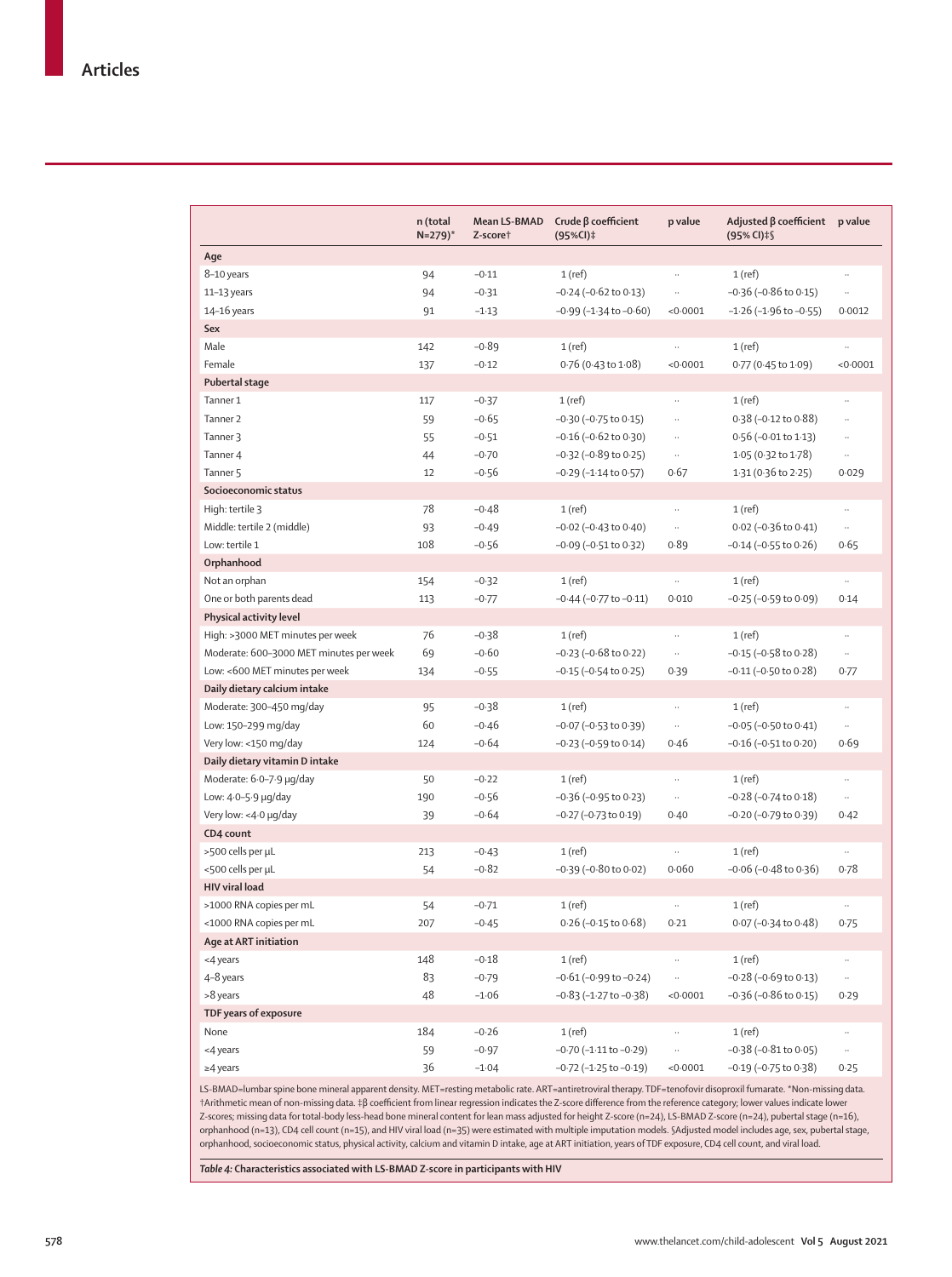without HIV. The negative associations between HIV and size-adjusted bone density were more pronounced with pubertal maturation. Orphanhood and use of tenofovir were associated with the bone deficits in peripubertal children with HIV.

Across all age groups, children with HIV showed delayed pubertal stage compared with their peers without HIV. Despite low numbers, the association between HIV and size-adjusted bone density was most marked towards the end of puberty. This finding suggests cumulatively lower bone accrual throughout puberty in children with HIV, relative to children without HIV. Importantly, if bone accrual remains compromised, children with HIV will reach substantially lower PBM in adulthood. Girls with HIV had substantially lower TBLH-BMCLBM Z-scores than girls without HIV, which became most apparent in later puberty; this level of deficit was not seen in boys. Both male and female children with HIV had lower LS-BMAD Z-scores and a greater risk of low LS-BMAD (ie, Z-score less than –2) than those without HIV. Boys with HIV in early puberty were at the greatest risk of low LS-BMAD. These results highlight the need for interventions to optimise bone density before skeletal growth is completed. A number of interventions might be beneficial. In Zimbabwe and Zambia, a trial is underway to assess whether supplementation of vitamin D, and calcium ameliorates bone mineralisation deficits in adolescents growing up with HIV (Pan African Clinical Trials Registry number PACTR202009897660297). Furthermore, our study identified lower physical activity in children with HIV than in their uninfected peers. High impact physical activity is thought to be osteogenic, and has been associated with improved bone density at the hip in healthy adolescents.<sup>24</sup> In 2021, a small randomised trial in young adults living with HIV suggested that a combination of resistance and aerobic exercise might improve bone mass; $27$  whether the same is applicable for children with HIV remains to be confirmed. In 2019, the first small randomised controlled trial of the oral bisphosphonate, alendronate, given to children with HIV, showed some evidence of improved bone density over 48 weeks of treatment;<sup>28</sup> however, longer term effects on PBM, fracture risk, and rare side-effects are unknown.

The deficits we identified in TBLH-BM $C<sup>LBM</sup>$  in girls at the end of puberty is a concern. Bone density is compromised during pregnancy and lactation when skeletal calcium reserves are mobilised,<sup>29</sup> and even healthy adolescent mothers might have a compromised PBM.<sup>30</sup> Given that in 2019, 24% of young women living in Zimbabwe had given birth before the age of 18 years,<sup>31</sup> our findings have implications for the recovery of skeletal mineralisation post partum and subsequent adult fracture risk.<sup>32</sup>

Children with HIV had a higher prevalence of stunting than with uninfected children. Furthermore, a higher proportion of children with HIV who were stunted had lower lumbar spine bone density than stunted children without HIV. Although stunting increases the risk of poor skeletal growth, we have shown that stunting is not a sufficient clinical proxy for low size-adjusted bone density. Interestingly, in children with HIV, deficits in standing height were greater than in sitting height, suggesting that HIV infection might have a greater effect on appendicular (limb length) than axial (spinal length) skeletal growth. Appendicular growth occurs more rapidly than axial growth before puberty. Exposures directly before puberty might preferentially affect appendicular development, whereas exposures during puberty might have a greater effect on axial development.<sup>33</sup> Thus, our findings suggest that HIV and its treatment prepubertally could be particularly important in influencing linear growth.

Notably, ART drugs themselves might cause accelerated bone loss. We observed a strong and consistent association between TDF exposure and bone deficits, particularly affecting TBLH-BMC<sup>LBM</sup>. Children exposed to TDF for 4 or more years had, on average, a 0·52 SD deficit in TBLH-BMCLBM Z-score compared with children with HIV who had not received TDF. This finding represents a clinically important effect size, as a 0·5 SD reduction in bone density increases fracture risk by 50%, both in children and, if sustained, adults.<sup>34</sup> Although bone loss following TDF initiation in adults is well recognised, studies of TDF effects on bone outcomes in children have been inconsistent. For example, among 74 Brazilian adolescents (mean age 17·3 years [SD 1·8]), increased duration of TDF use was associated with lower (albeit non size-adjusted) lumbar spine and total body bone density;<sup>35</sup> whereas a larger study of 394 Thai adolescents of a similar age (median 16·1 years [IQR 14·7–17·4) found no such association for (non-size adjusted) total body bone density or (size-adjusted) LS-BMAD.<sup>36</sup>

Our study supports the hypothesis that TDF use has a detrimental effect on bone health in children. Notably, we observed a dose response, with increased TDF exposure associated with pronounced bone deficits. TBLH-BMC<sup>LBM</sup> largely represents cortical bone (whereas LS-BMAD reflects predominantly trabecular bone), and therefore our findings suggest TDF might particularly affect the mineralisation of cortical bone to reduce density, which is consistent with TDF-induced renal tubulopathy with phosphaturia leading to skeletal hypomineralisation.<sup>37</sup> TDF is a well tolerated drug and remains one of the recommended component drugs of a first-line ART regimen, and is thus extensively used in sub-Saharan Africa, in both children and adults. In Zimbabwe, TDF is mostly available at an adult dose as part of a combination ART regimen, and use is recommended only in children weighing more than 25 kg or older than 10 years. However, due to limited availability of ART options, TDF is often prescribed in younger children or those of lower weight, effectively providing a higher than recommended dose. Our findings add to growing evidence supporting the replacement of TDF with tenofovir alafenamide,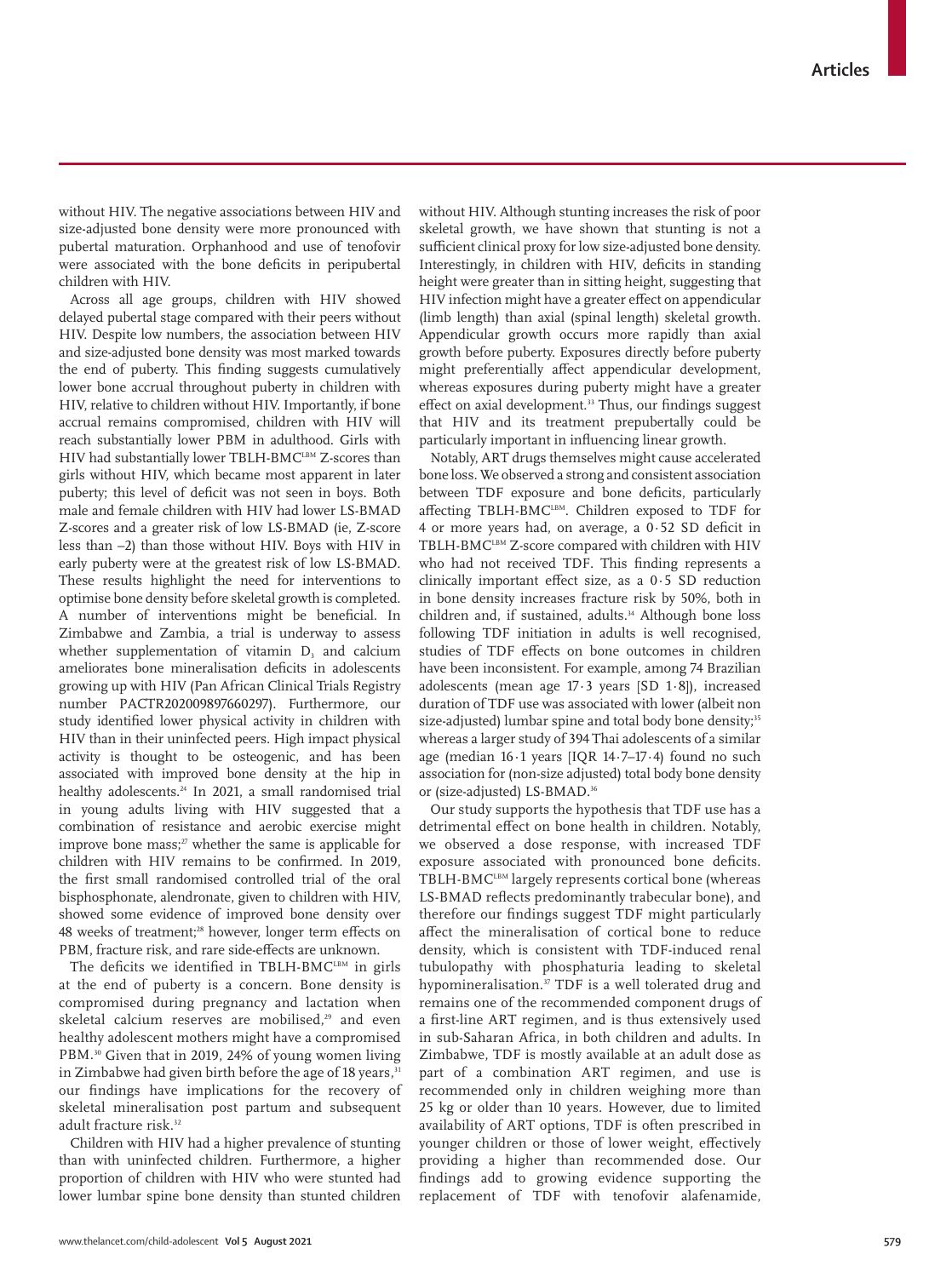a prodrug of TDF that is associated with substantially fewer effects on bone and kidneys.<sup>38</sup> This issue is of particular importance in adolescence, a period of rapid bone accrual, because reaching PBM might otherwise be compromised by TDF use.

The mechanism by which HIV compromises musculoskeletal development is likely to be multifactorial. HIV promotes dysregulated systemic immune activation, which is not completely reversed by ART.<sup>39</sup> During childhood, bone formation usually predominates over bone resorption, but the proinflammatory milieu leads to an imbalance in osteoblastic and osteoclastic activity, promoting increased bone resorption relative to formation. Other factors that can compromise skeletal development include inadequate dietary calcium, vitamin D deficiency,<sup>25</sup> and low levels of physical activity.24 Although in this study, children with HIV reported lower physical activity than uninfected children, low intake of both calcium and vitamin D were common regardless of HIV status. Orphanhood, more common in children with HIV, was independently associated with low TBLH-BMCLBM. Orphanhood might be a proxy for social and emotional deprivation, which, along with biological and nutritional factors, could disrupt growth.

The strengths of the study were being well powered, the inclusion of an HIV-uninfected comparison group from broadly the same socioeconomic background, and collection of detailed data on risk factors, including physical activity and vitamin D and calcium intake, via a standardised tool adapted for the local context. ISCDrecommended size-adjustment methods were used for DXA data, which were particularly crucial given height differences (levels of stunting) in the population studied.<sup>16,18</sup> In addition, sex-matched and age-matched Z-scores were used for size-adjusted bone density measures, which have greater clinical interpretability than absolute measures.

We acknowledge several limitations. Data were crosssectional and therefore causality cannot be inferred. In the absence of local or African reference population data, the reference data used to generate the Z-scores for TBLH-BMCLBM and LS-BMAD were obtained from a paediatric reference population in the UK, with use of the same DXA manufacturer and software version to derive Z-scores (as recommended by the ISCD).<sup>16</sup> This reference population might not be comparable to the children in this study. Although the study population Z-score SDs for TBLH-BMC<sup>LBM</sup> were close to 1, those for LS-BMAD were further from 1, suggesting the UK reference population might be a better fit for total body data than lumbar spine data, or that the size-adjustment should be further validated in African populations. DXA is unable to distinguish between bone density deficits due to hypomineralisation versus other architectural properties of bone. Only current CD4 cell count and HIV viral load were available as markers of HIV disease severity; annual trends in these measures would be more appropriate as growth occurs over a long period. Only 5 (2%) children with HIV reported non-perinatal

infection and their inclusion is highly unlikely to have biased results. Aside from examining TDF versus non-TDF ART regimens, we did not have sufficient power to further categorise the many ART regimens and examine associations with other individual treatments. Furthermore, although we examined three-way interactions between age, puberty, and HIV on size-adjusted bone density, the study was not powered to detect the true differences between these strata. Although we aimed to collect comprehensive data on factors associated with size-adjusted bone density and growth, residual confounding might have been introduced by other past or current biological or environmental factors. Due to delays in engineering maintenance, DXA measurements were missing for a minority of children, in addition to a small amount of missing covariate data. We used multiple imputation with chained equations to impute these data, which were subject to a missing at random assumption. Our findings are therefore valid under this assumption and the specified imputation model. Finally, reaching PBM is estimated to occur in people in their early 20s, and therefore bone accrual might continue to consolidate after the age range examined.

To our knowledge, this study is the largest to investigate the relationship between HIV infection and skeletal health in children in sub-Saharan Africa in the ART era. Although ART results in immune reconstitution and has dramatically improved survival, this study highlights the importance of addressing the long-term adverse effects of HIV infection on musculoskeletal health in populations of children, particularly in sub-Saharan Africa. HIV programmes need to focus beyond delivery of ART, to develop strategies for prevention and management of the long-term effects of HIV infection, including on musculoskeletal health, to ensure optimum health in children as they enter adulthood. Longitudinal studies with follow-up of children during and after puberty are required to understand the extent of catch-up growth and bone accrual. Indeed, the population reported have now completed the 12-month follow-up in the IMVASK study and results are expected soon.

#### **Contributors**

RR, RAF, and CLG conceived the study. SF, KAW, RAF, CLG, RR, and AMR designed the study protocol. RR, CM-K, FK-N, GMcH, and HM collected the data. JC, CM-K, and RR were responsible for data management. AMR, CLG, TM, VS, and RR analysed the data. RR and AMR accessed and verified the data. RR and CLG wrote the first draft. All authors contributed to the report. All authors had full access to all the data in the study and had final responsibility for the decision to submit for publication.

#### **Declaration of interests**

RR (grant number 206764/Z/17/Z) and RAF (grant number 206316/Z/17/Z) are funded by the Wellcome Trust. CM-K is funded by a National Institute of Health Fogarty Trent Fellowship. AMR is partially supported by the UK Medical Research Council (MRC) and the UK Department for International Development (DFID) under the MRC/DFID Concordat agreement, which is also part of the European and Developing Countries Clinical Trials Partnership 2 programme supported by the EU (grant number MR/R010161/1). All other authors declare no competing interests.